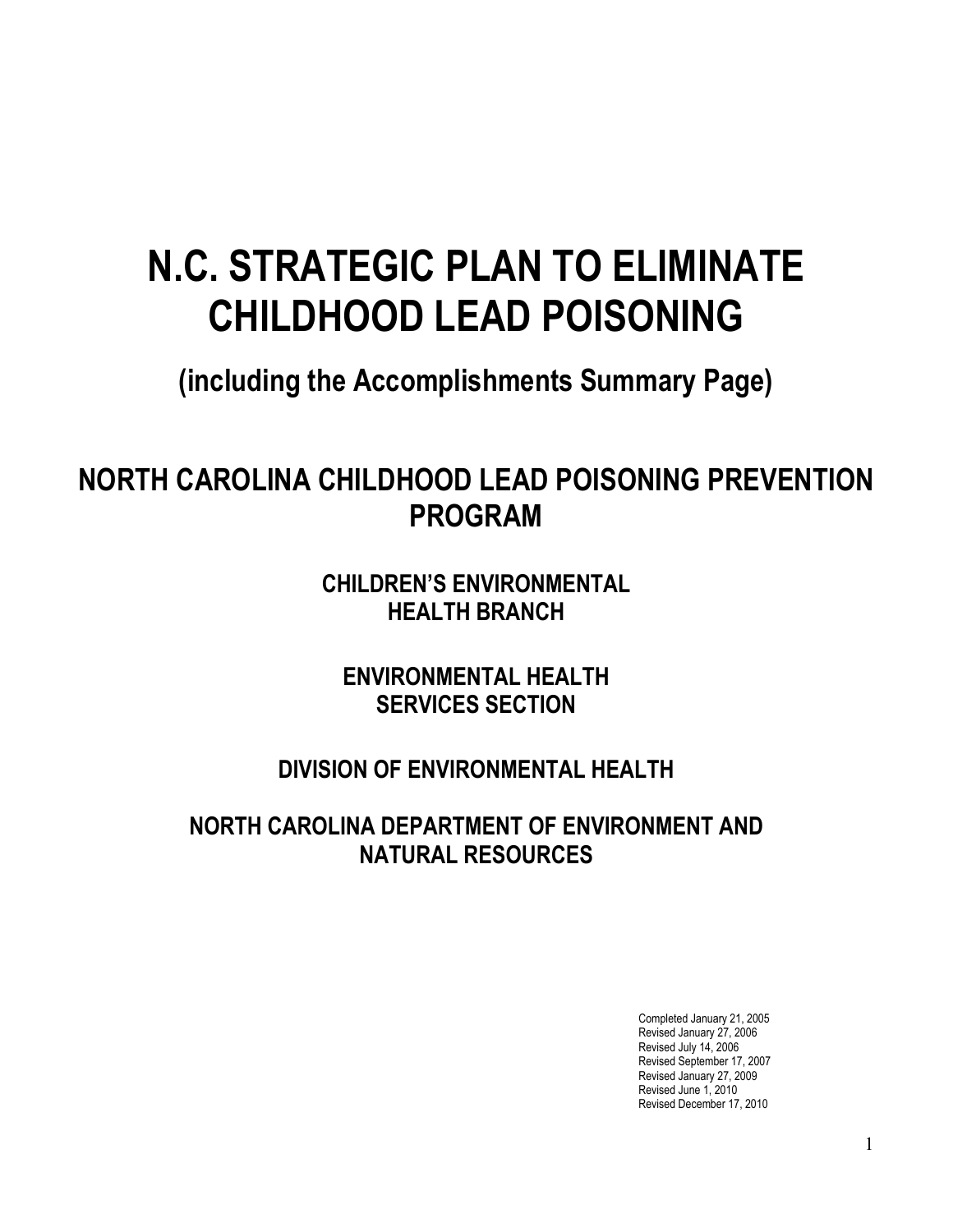# **BACKGROUND AND HISTORY**

While the lead poisoning problem in North Carolina has diminished since the North Carolina Childhood Lead Poisoning Prevention Program (NC CLPPP) was formed in 1994, lead poisoning is still a problem that impacts affected children for their entire lives. Surveillance data indicate a substantial decrease in the number of children with elevated blood lead levels since 1997 when 661 children were confirmed to have exposures at or above 10 micrograms per deciliter (mg/dL). In 2007, only 270 children were confirmed at the same exposure level, despite the fact that the total number of children tested has grown by more than 51% from 95,166 in 1997 to 143,972 in 2007 (see table below).

|      |                     |          |                  |               |          | <b>Confirmed</b>    |              |                 |              |
|------|---------------------|----------|------------------|---------------|----------|---------------------|--------------|-----------------|--------------|
|      | ages 6 mos to 6 yrs |          | ages 1 and 2 yrs |               |          | ages 6 mos to 6 yrs |              |                 |              |
| Year | <b>Number</b>       | $%$ incr | <b>Number</b>    | $%$ incr      | % tested | $10-19$ $\mu$ g/dL  |              | $\geq$ 20 µg/dL |              |
| 1997 | $95,166$ (+0%)      |          | 49,423 (+4%)     |               | 24.0     |                     | 547 (-17%)   |                 | $114$ (-17%) |
| 1998 | $95,168$ (+0%)      |          | $53,163$ (+8%)   |               | 25.2     |                     | 544 (-1%)    |                 | $80$ (-30%)  |
| 1999 | 105,552 (+11%)      |          |                  | 66,401 (+25%) | 30.4     |                     | 565 (+4%)    |                 | $80 (+0\%)$  |
| 2000 | 115,498 (+9%)       |          |                  | 75,752 (+14%) | 33.6     |                     | 676 (+20%)   |                 | 122 (+53%)   |
| 2001 | $120,167$ $(+4%)$   |          | 82,177 (+8%)     |               | 35.1     |                     | 467 (-31%)   |                 | 73 (-40%)    |
| 2002 | $120,958$ $(+1\%)$  |          | 86,230 (+5%)     |               | 36.2     |                     | 465 (-0%)    |                 | 68 (-7%)     |
| 2003 | 121,740 (+1%)       |          | $88,061$ (+2%)   |               | 37.4     |                     | 469 (+1%)    |                 | $38$ (-44%)  |
| 2004 | 124,442 (+2%)       |          | $92,049$ (+5%)   |               | 39.1     |                     | $349$ (-26%) |                 | 52 (+37%)    |
| 2005 | 128,249 (+3%)       |          | $96,623 (+5%)$   |               | 40.6     |                     | 299 (-14%)   |                 | $53 (+2\%)$  |
| 2006 | 135,595 (+6%)       |          | 103,899 (+8%)    |               | 42.8     |                     | 255 (-15%)   |                 | 38 (-28%)    |
| 2007 | 143,972 (+6%)       |          | 112,556 (+8%)    |               | 44.9     |                     | 232 (-9%)    |                 | $38 (+0\%)$  |

# **North Carolina Children Tested for Lead Poisoning, Years 1997-2007**

NC CLPPP currently coordinates clinical and environmental services aimed at eliminating childhood lead poisoning including early identification through testing, surveillance, technical assistance, training and oversight for local lead inspectors, remediation enforcement, monitoring inspections and risk assessments.

As required by a grant from the Centers for Disease Control and Prevention (CDC), NC CLPPP in the Division of Environmental Health initiated steps in July 2003 to develop a plan to eliminate childhood lead poisoning by the year 2010. The first step in the plan was to hire a consultant to lead a work group in the development in the plan. The consultant selected was Malcolm Blalock, RS, MPH (retired Deputy Director of the Division of Environmental Health). His tasks included selection of the work group, recruiting and inviting work group individuals to the meetings, keeping notes of discussions by the group, disseminating notes of the meetings to group members, and writing the plan for submission to CDC. In July, members to the group (listed below) were solicited and invited to the initial meeting.

| Representative       | <b>Organization/Affiliation</b>                                                          |
|----------------------|------------------------------------------------------------------------------------------|
| Alyson Best          | Guilford Co. Health Dept. (subgrantee; Director of Guilford Co. CLPPP)                   |
| Malcolm Blalock      | Lead Elimination Plan Consultant                                                         |
| Neasha Bryant        | <b>NC CLPPP (Public Health Program Consultant)</b>                                       |
| <b>Isaac Coleman</b> | Environmental Quality Institute (accredited laboratory; Environmental Health Specialist) |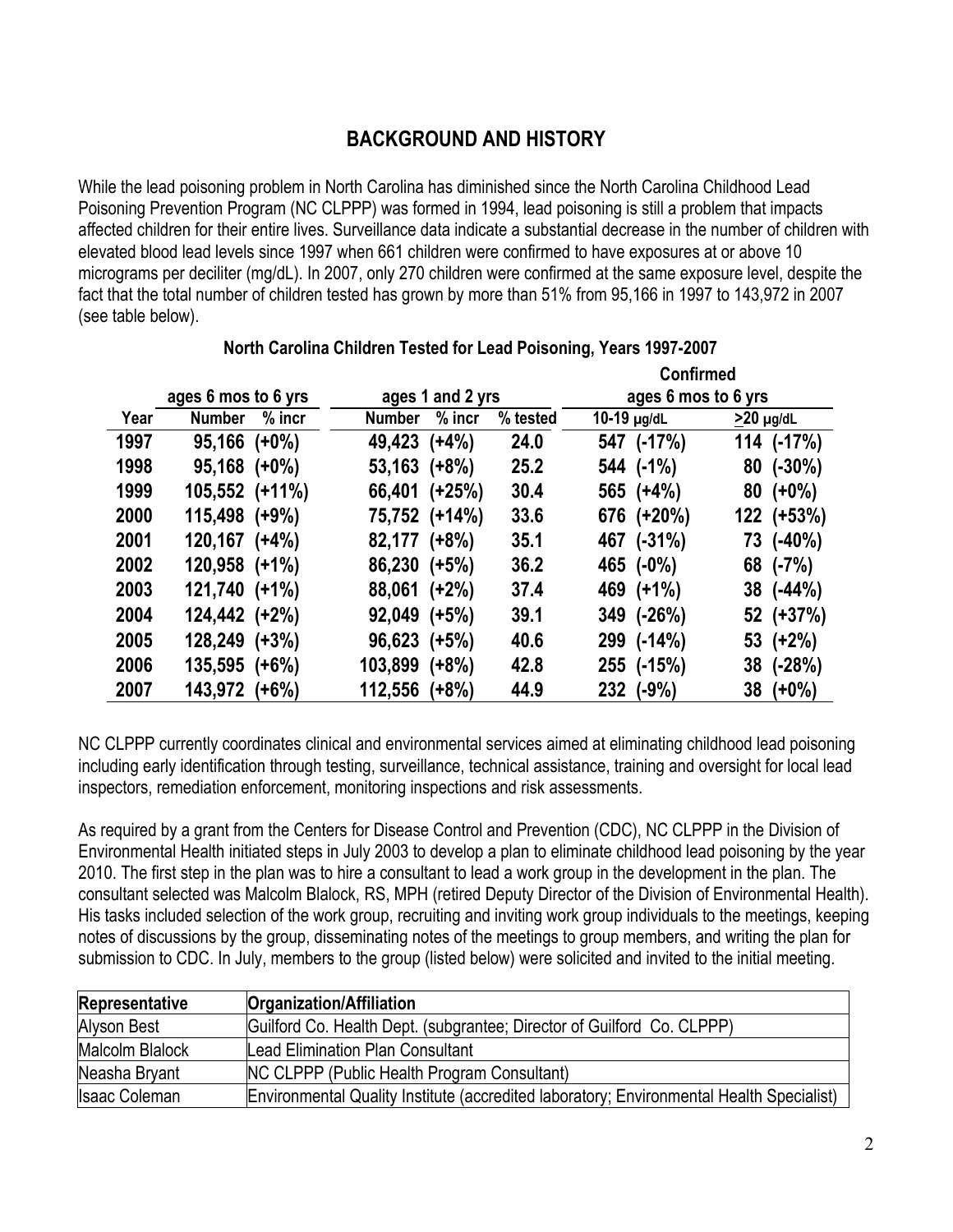| Jeff Dellinger      | DHHS Health Hazards Control Unit (EPA grantee; Industrial Hygiene Consultant)                |
|---------------------|----------------------------------------------------------------------------------------------|
| Rebecca Howell      | DHHS Health Hazards Control Unit (EPA grantee; Industrial Hygiene Consultant)                |
| Nicole Graysmith    | <b>NC Legal Aid (Attorney)</b>                                                               |
| Michael Handley     | NC Housing Finance Agency (Lead Abatement Partnership Program Consultant)                    |
| Deborah Harris      | <b>NC CLPPP (Public Health Nursing Consultant)</b>                                           |
| Ray Hudnell         | NC Environmental Health Supervisors Association (EHS Supervisor/Wilson Co. Health)           |
| Kelly Jensen        | <b>NC CLPPP (CDC Public Health Prevention Specialist)</b>                                    |
| <b>Stanley King</b> | Division of Community Assistance (former HUD grantee; Consultant)                            |
| <b>Kathy Lamb</b>   | Division of Public Health (WIC Program; Nutrition Consultant)                                |
| Jim Liles           | NC Division of Community Assistance (former HUD grantee; Housing Rehab Specialist)           |
| Kimly Blount        | <b>NC CLPPP (Field Supervisor)</b>                                                           |
|                     | Dr. Marie Lynn Miranda Duke University (Children's Environmental Health Initiative Director) |
| Dr. Dale Newton     | <b>NC Pediatric Society (Representative)</b>                                                 |
| Ed Norman           | NC CLPPP (Program Manager)                                                                   |
| Darryl Frazier      | Division of Medical Assistance (Medicaid; Consultant)                                        |
| Holli Poole         | Division of Child Development (day care licensing agency; Child Day Care Specialist)         |
| <b>Stacy Poston</b> | City of Durham's Housing program (HUD grantee; Clean City Division Manager)                  |
| Sonja Remington     | <b>Environmental Health Section / NC Public Health Association</b>                           |
| David Rust          | NC Association of Local Health Directors (Burke County Health Department Director)           |
|                     | Durham Affordable Housing Coalition (Community Organizer/ Campaign for Decent                |
| Lorisa Seibel       | Housing                                                                                      |
| Lou Turner          | State Laboratory of Public Health (Director)                                                 |
| Tom Vitaglione      | <b>NC Child Advocacy Institute (Fellow)</b>                                                  |
| <b>Tena Ward</b>    | NC CLPPP (Data Manager)                                                                      |
| Debra Yarbrough     | Craven County Health Department (subgrantee; Craven Co. CLPPP Director)                      |

There were eight meetings of the work group with representation from most partners at each meeting and an average attendance of 18 individuals. With good participation at each meeting, the committee has been eager and productive in developing goals, objectives and activities that correlate to the mission, "To eliminate lead poisoning in North Carolina's children by 2010 through health and housing initiatives."

On August 28, 2003, the strategic planning committee determined at its first meeting that the plan would need to reflect collaboration between health- and housing-oriented organizations. The group felt strongly that there must be appropriate initiatives from each of these perspectives in order to effectively eliminate lead poisoning by 2010. Therefore, the group agreed to split into two subcommittees at each meeting to formulate both health and housing goals and objectives, a separation of tasks that hastened the process of developing the plan. One of the early issues the group discussed concerned the blood lead level used to determine "lead poisoning." The group adopted a target level of 10 μg/dL, although the current legal standard in North Carolina requiring environmental investigation and abatement is 20 μg/dL.

As the meetings progressed, the committee brainstormed on a variety of tools necessary for the strategic execution of the plan. Such tools included the use of Geographic Information Systems (GIS) to determine properties likely to pose lead hazards to children based on several parameters, including age of housing, dates of structural improvements, local prevalence of lead poisoning, and socio-economic status of occupants. As of 2009, the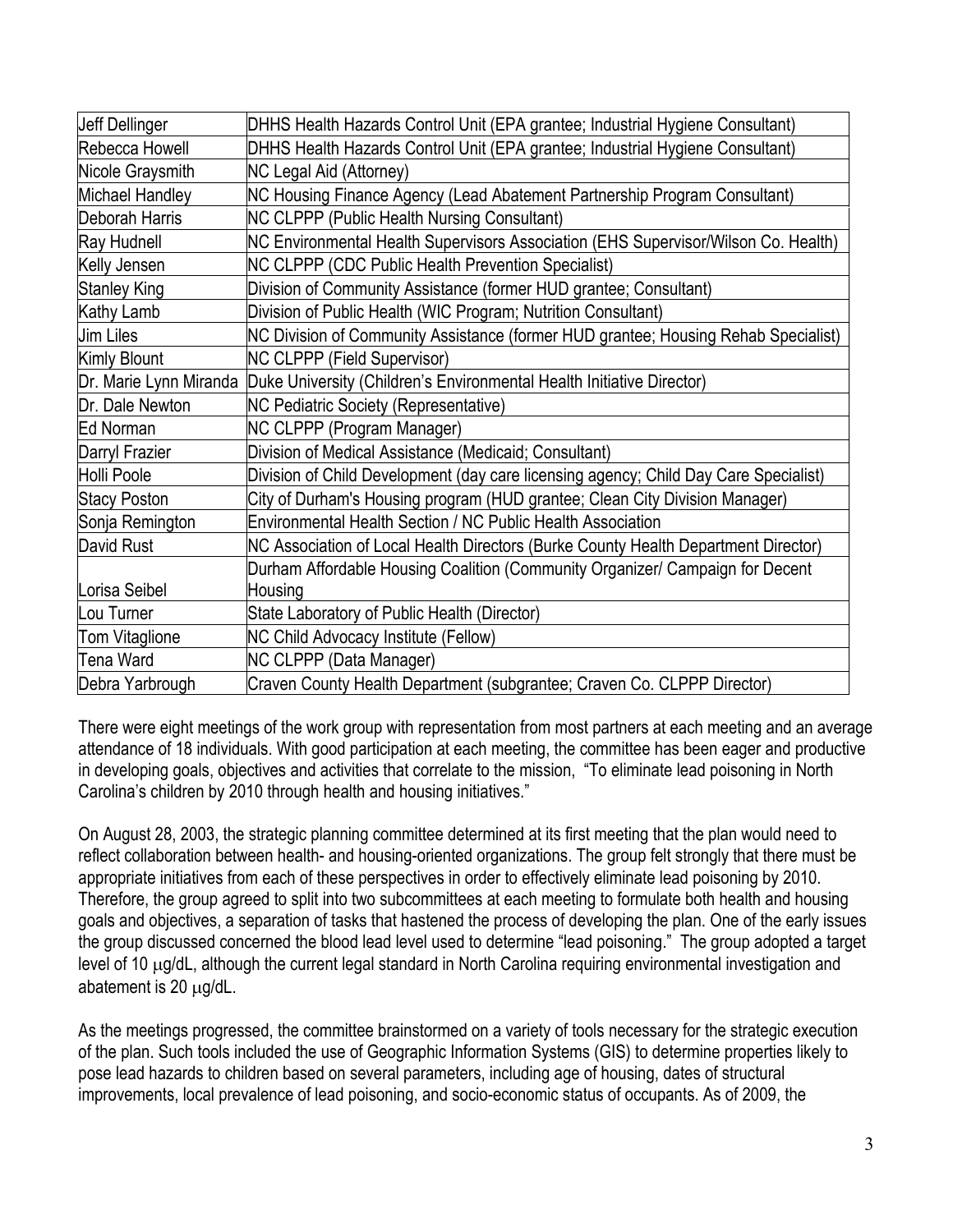Children's Environmental Health Initiative at Duke University, Nicholas School of the Environment has completed GIS-based lead risk models for 27 of 43 counties with available data, including the largest population centers and those counties at highest risk (North Carolina hosts 100 counties). Another initiative suggested was to pursue tax credits (through state legislation) for property owners or tenants who eliminate or control lead hazards in older residential housing. It is important to note that the Children's Environmental Health Branch (which houses the NC CLPPP) also coordinates activities for the Child Care Sanitation Program and the School Sanitation Program (as of July 1, 2006). Therefore, housing-oriented objectives and activities are applicable to initiatives involving child care centers and k-12 schools.

During its final meetings, the subcommittees finished developing and reviewed goals and objectives for the draft version of the Elimination Plan. The final draft was completed in July 2004 and disseminated by NC CLPPP and the State Health Director. Implementation of the plan began in July 2004 and by June 2005, the NC CLPPP staff began reporting to its partners and the CDC on the progress of the plan's implementation. In January 2006, the Monitoring Subcommittee evaluated the plan's progress and made revisions to the plan. The following is the revised strategic plan. Essential to the success of this plan will be the collaboration between NC CLPPP and other state and local health- and housing-related organizations mentioned.

In December 2008 members of the committee (listed below) determined that it would be valuable to add a Healthy Homes Transition goal to the Strategic Plan. The committee met and outlined the necessary objectives in order to guide the transition from lead programming to healthy homes programming. The committee also reviewed the existing three goals of the Plan and updated activities where appropriate.

| Representative    | <b>Organization/Affiliation</b>                                                    |
|-------------------|------------------------------------------------------------------------------------|
|                   | Guilford Co. Health Dept. (subgrantee; Senior Environmental Health Specialist of   |
| Paula Cox         | Guilford Co. CLPPP)                                                                |
| Amy MacDonald     | UNC Chapel Hill, Institute for the Environment, and NC CLPPP (Grant Manager)       |
| Neasha Bryant     | UNC Chapel Hill, Institute for the Environment (Environmental Health Educator)     |
| Chandra Lockley   | Division of Medical Assistance, Health Check Program (Managed Care Consultant)     |
| Jeff Dellinger    | DHHS Health Hazards Control Unit (EPA grantee; Industrial Hygiene Consultant)      |
| Deborah Harris    | <b>NC CLPPP (Public Health Nursing Consultant)</b>                                 |
| Dr. Dale Newton   | <b>NC Pediatric Society (Representative)</b>                                       |
| Ed Norman         | <b>NC CLPPP (Program Manager)</b>                                                  |
| <b>Tena Ward</b>  | NC CLPPP (Data Manager)                                                            |
| Debra Yarbrough   | Craven County Health Department (subgrantee; Craven Co. CLPPP Director)            |
| <b>Jeff Davis</b> | Duke University, Children's Environmental Health Initiative (Outreach Coordinator) |

# **Evaluating the Plan**

Since January 2006, the N.C. Strategic Plan to Eliminate Childhood Lead Poisoning has been monitored, evaluated, and amended on an on-going basis to measure progress in its implementation, as evidenced in the Summary Page of this plan. The statewide Ad Hoc Lead Advisory Committee was given the authority and responsibility to monitor the Plan and to make recommendations to NC CLPPP. A monitoring subcommittee was selected to conduct periodic assessments of the Plan's goals, objectives and specific activities and to make recommendations for amendments to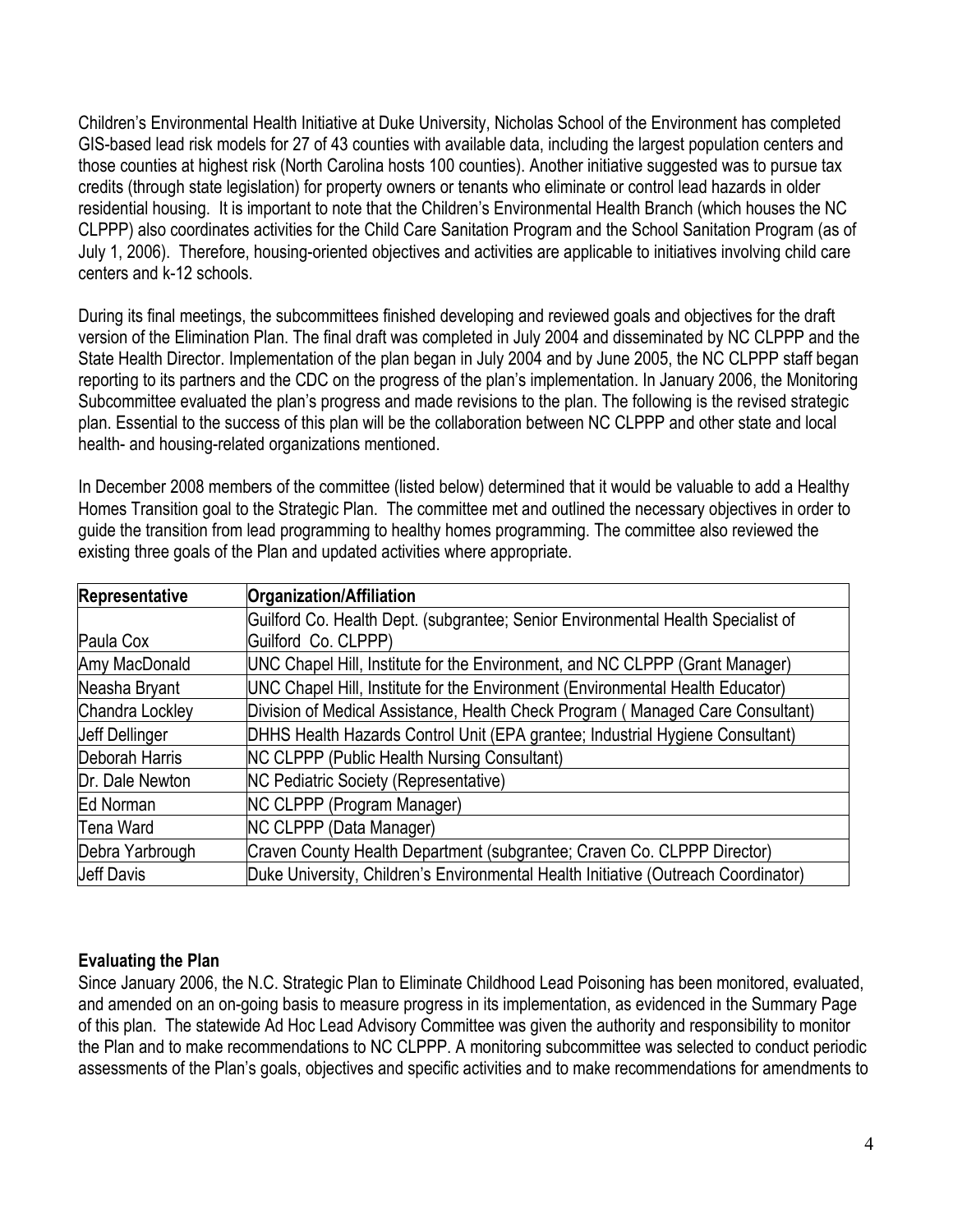the Plan to the Ad Hoc Advisory Committee. The subcommittee has a good working knowledge of the content and intent of the elimination plan as most were members of the committee that developed the plan.

Typically, the subcommittee meets on a semi-annual basis, convening with the NC CLPPP program manager and appropriate staff. The subcommittee makes written and verbal reports to the Ad Hoc Advisory Committee at quarterly meetings after which recommendations will be made to NC CLPPP staff. It is the responsibility of NC CLPPP to ensure that the recommendations regarding the activities are incorporated into the elimination plan, completed, amended or deleted as appropriate. NC CLPPP staff provides annual reports to the CDC of progress towards elimination and any subsequent changes to the plan.

For consistency in evaluating each activity, the subcommittee asks standard questions of the NC CLPPP staff. At a minimum, at each meeting, the following elements are considered for each activity in the plan. However, the Subcommittee has the discretion to establish additional methodologies and procedures to monitor the plan's success. What are the accomplishments for this activity?

Did you meet the timeline for this activity?

If not, explain why.

Which stakeholders/community partners did you use in this activity?

Were there other partners you hoped to use?

Have each of the elements of this activity been accomplished?

What prevented the program from successfully accomplishing this activity?

What are your plans for expanding, continuing, or completing this activity?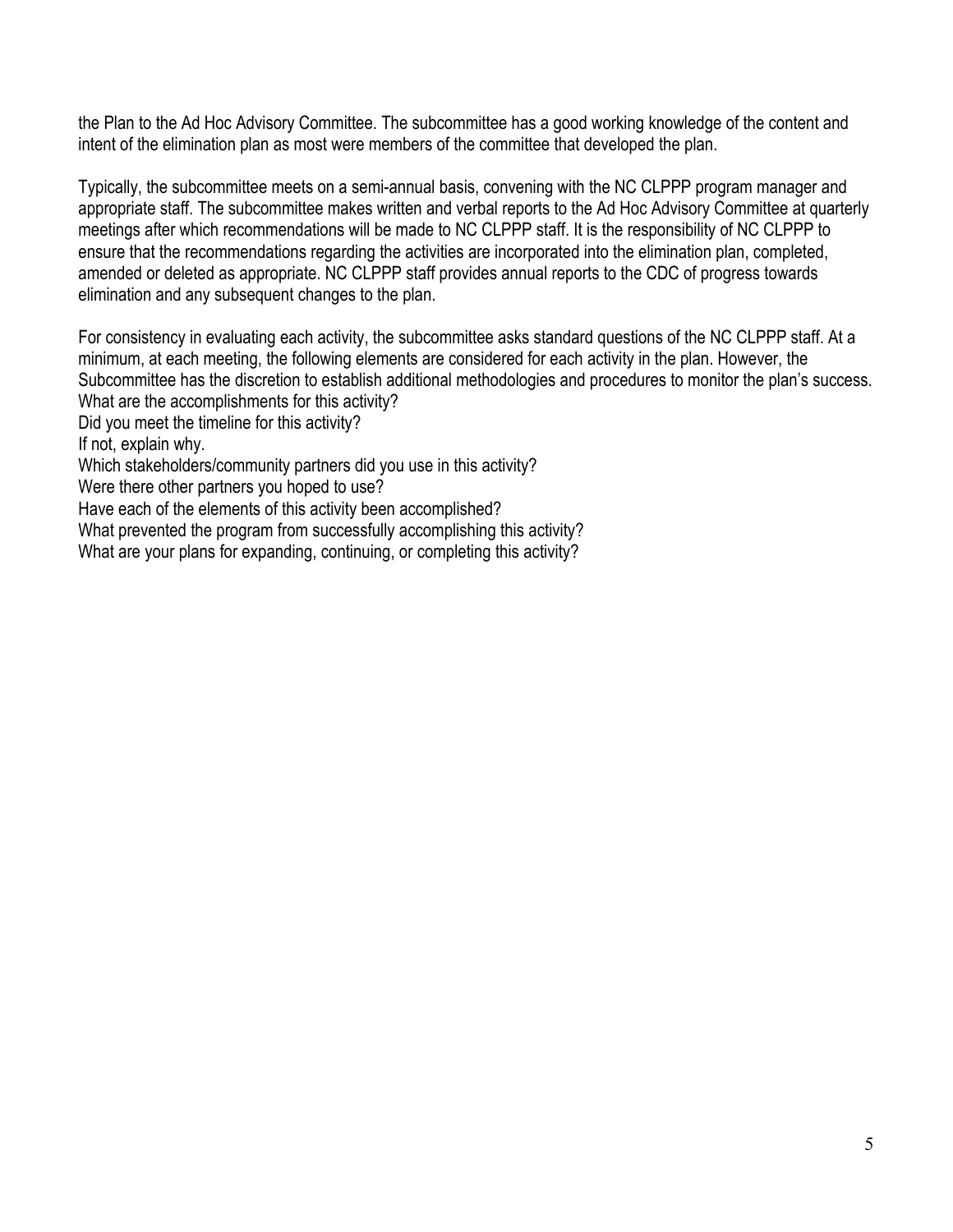# **N.C. STRATEGIC PLAN TO ELIMINATE CHILDHOOD LEAD POISONING**

# **Mission: To eliminate lead poisoning in North Carolina's children by 2010 through health and housing initiatives.**

# **Health Goal**

**To assure that each at-risk child is tested at ages 1 and 2 (or on first entry to the health system under age 6), that the prevalence of elevated blood lead levels of 10 µg/dL or above among 1- and 2-year-olds is reduced to less than one-half percent by 2010, and that all children with blood lead levels of 10 µg/dL or above receive appropriate follow-up care.** 

*Health-01**Objective 1:* **To enhance the participation of health care providers in the provision of blood lead testing and appropriate follow-up care.** 

Activities:

• North Carolina Childhood Lead Poisoning Prevention Program (NC CLPPP) will conduct the following:

*Health-01-01***:** Develop a collaborative partnership with Carolina Access, a statewide network of providers that serve essentially all children on Medicaid and almost all other children as well, to establish a "report card" system to make Medicaid providers accountable for testing their patients. **Measure: Distribution of report card to all Medicaid providers in North Carolina. Contacts: Tim Whitmire, Tena Ward, Dale Newton, Darryl Frazier, Tom Vitaglione. Deadline Date: December 31, 2007.** 

*Health-01-02:* Update the *NC Childhood Lead Testing and Follow-Up Manual* in various user-friendly formats (both hard copy and electronic) for health care providers. **Measure: Updated** *NC Childhood Lead Testing and Follow-Up Manual***. Contacts: Deborah Harris, Darryl Frazier, Kathy Lamb. Deadline: December 31, 2005/Ongoing.** 

*Health-01-03:* Request that the Medicaid program develop a billing code for lead testing (separate from the overall EPSDT / Health Check billing procedure) to create greater awareness of and accountability for this procedure among providers. Medicaid will also be asked to deny payment for Health Check services provided when the lead testing code is not also indicated (as is the case for testing tests for vision and hearing). **Measure: Separate billing code established for lead testing. Contact: Darryl Frazier. Start Date: January 1, 2006. Deadline Date: Ongoing.** 

*Health-01-04:* Collaborate with the state Department of Health and Human Services (DHHS) and the NC Pediatric Society in the development of a model checklist for use by providers as a reminder of what procedures, such as blood lead testing, should be provided at specific visits. **Measure: Checklist available for providers. Contacts: Deborah Harris, Dr. Dale Newton, Darryl Frazier. Start Date: January 1, 2006. Deadline Date: December 31, 2006.** 

*Health-01-05:* Develop and improve a monitoring system in conjunction with Carolina Access and Medicaid that alerts providers when testing is due, when testings have been missed, and when follow-up care is required. In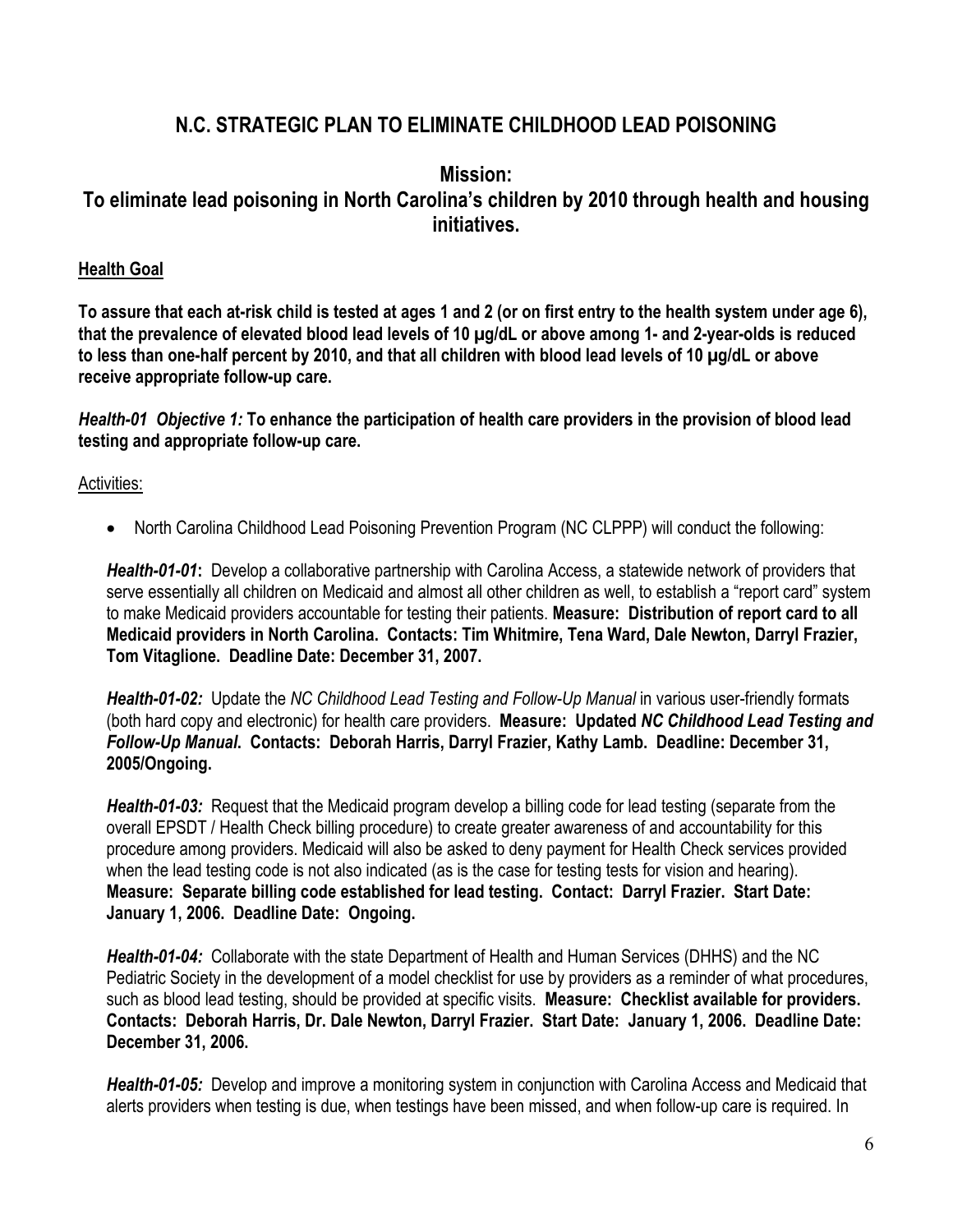addition, surveillance reports will be sent by NC CLPPP periodically to all providers indicating the prevalence of elevated blood lead levels within individual practices, counties, and statewide. **Measure: Computerized, automated monitoring system in use that alerts providers when testings are due, missed, or follow-up care is indicated and sends providers quarterly listings of children with elevated blood lead levels, and periodic prevalence reports. Contacts: Tena Ward, Terry Hogg, Darryl Frazier, Tim Whitmire. Start Date: January 1, 2006. Deadline Date: December 31, 2007.**

*Health-02 Objective 2:* **To raise the level of awareness regarding childhood lead poisoning among health care providers and the public**.

# Activities:

• NC CLPPP will conduct the following:

*Health-02-01:* Enlist the expertise of the UNC Institute of Public Health to develop a promotional and educational campaign to raise awareness of childhood lead poisoning. The campaign will contain the following elements: *October 1, 2004* **Measure: MOA between NC CLPPP and UNC Institute of Public Health for a promotional and educational campaign to raise awareness of childhood lead poisoning. Contacts: \*\*\*\*\*\*\*, Neasha Bryant, Mike Newton-Ward, Debra Yarbrough, Paula Weston-Cox. Start Date: October 1, 2004.** 

- Develop PSAs for major Hispanic news media. **Measure: Two public figures providing lead awareness PSAs in major news media. Contacts: Tom Ward, Terry Pennington, Jalil Isa, IPH staff. Start Date: June 1, 2005.**
- A slogan will be developed as a unifying theme for the various aspects of the campaign through means of a statewide contest among school children, using professional advertising agencies, or using marketing and advertising students at a local university. **Measure: Catchy slogan adopted and accepted by NC CLPPP. Contacts: Kristin Joyner. Start Date: January 1, 2005**.
- A promotional campaign will be carried out to include mass media approaches (some of which will be focused on particular target groups, such as Latinos), brochures, videos, buttons, and the like for distribution through provider sites (including WIC), other service sites (such as child care facilities), as well as churches, libraries, and other locations. **Measure: At least two public service announcements , and one other promotional item developed and in distribution to target groups such as Latinos. Contacts: Contractor. Start Date: January 1, 2006. Deadline Date: December 31, 2006. Due to funding restrictions, the activity has been amended to target African American children and their families.**
- Develop "fact sheets" for distribution that will include a case study on the effects of lead poisoning on a particular child or family, a listing of the most common risk factors, and other topics.**Measure: Fact sheets developed. Contact: Contractor. Start Date: January 1, 2005.**

*Health-02-02:* Assist the State Health Director in outreach to relevant provider organizations (e.g., NC Pediatric Society; NC Academy of Family Physicians; Local Health Directors' Association) through direct mailings to organization members, as well as writing articles for the organizations' publications and web sites. *M***easure: One direct mailing to relevant provider organizations and two articles published in appropriate**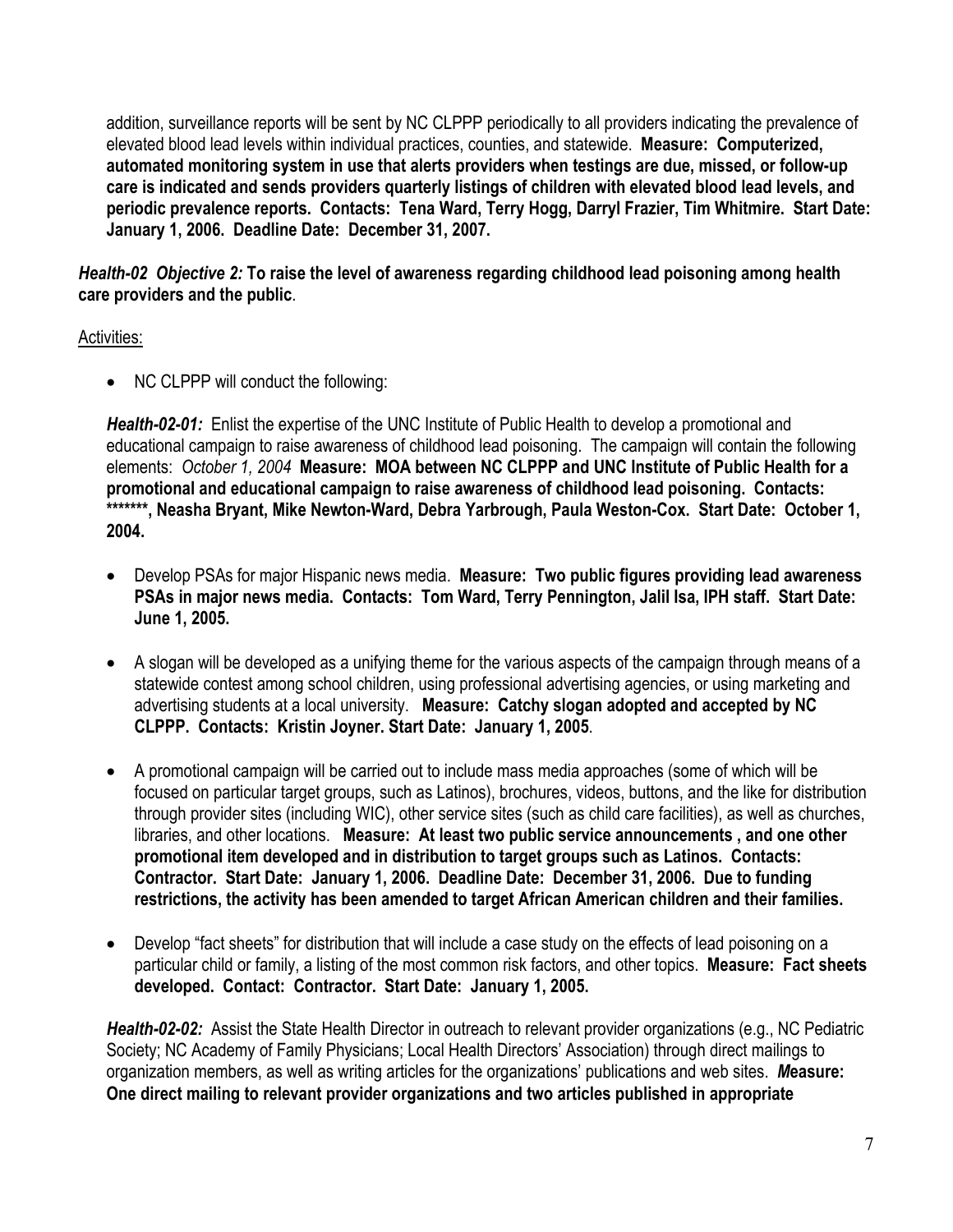**professional publications. Contacts: Dr. Dale Newton, Dr. Marie Lynn Miranda. Start Date: July 1, 2005/Ongoing.** 

*Health-02-03:* Although outreach will be conducted on a statewide level, initially, emphasis will be placed on awareness efforts in areas designated as high-risk by the Geographical Information Systems (GIS) lead risk model approach to shift from testing children to screening houses. **Measure: Using the Duke GIS model, identify at least 10 high-risk areas with lead hazards and begin to focus awareness efforts in these areas. Contact: Dr. Marie Lynn Miranda. Start Date: January 1, 2005/Ongoing.** 

*Health-02-04:* Ask the *News & Observer* and other major news media in the state to do a special series on lead, perhaps featuring local parents of poisoned children as the focal point. **Measure: Article or series published by News and Observer or other major mass media focusing on the impact of a poisoned child in a North Carolina family. Contact: Amy MacDonald. Start Date: January 1, 2005/Ongoing.** 

*Health-02-05:* Use the Univision television network to reach Hispanic populations. **Measure: Program on Univision focusing on lead poisoning issues in the Latino community. Contact: Amy MacDonald, Susan Perez-Travers. Start Date: October 1, 2004/Ongoing.** 

*Health-03 Objective 3:* **To solicit the assistance of state and community organizations and programs in encouraging families to have their children tested for lead.**

#### Activities:

*Health-03-01:* The NC CLPPP CDC Public Health Prevention Specialist (PHPS) will research the outreach activities of other states in this regard. With assistance from the PHPS, NC CLPPP will develop a plan to enlist other state agencies and community organizations and programs in the effort to reach families with information regarding lead poisoning and the importance of testing. These programs and organizations will include at least the following: Health Choice (Children's Health Insurance Program); Healthy Start Foundation; NC Child Advocacy Institute; League of Women Voters: Covenant with NC's Children; Junior League of NC; Head Start. **Measure: Survey every state to learn of innovative means of doing outreach activities. Develop a working relationship and written plan with each organization listed above to increase awareness of importance of testing. Contacts: Kelly Jensen, Tom Vitaglione. Start Date: October 1, 2004.** 

*Health-03-02:* A special effort will be made to collaborate with the Division of Child Development and Smart Start, which can reach child care providers statewide. Smart Start will be encouraged to make county-based lead Medicaid testing rates an important indicator in the program's Performance-Based Incentive System. In addition, the incorporation of lead-safe environment performance indicators in the licensing agency's "Star System" of licensure will be explored.**Measure: Written MOA between NC CLPPP and the Division of Child Development and Smart Start to use county-based lead testing rates as an indicator for the Performance-Based Incentive System. Contacts: Ed Norman, Anna Carter, Smart Start Staff. Start Date: October 1, 2007. Deadline Date: December 31, 2010.** 

*Health-03-03:* Petition the Child Day Care Commission for rules to incorporate lead-safe environment performance indicators into the Star System of certification. **Measure: Rules adopted by the Commission. Contacts: Holli Poole, Ed Norman. Start Date: January 1, 2007.**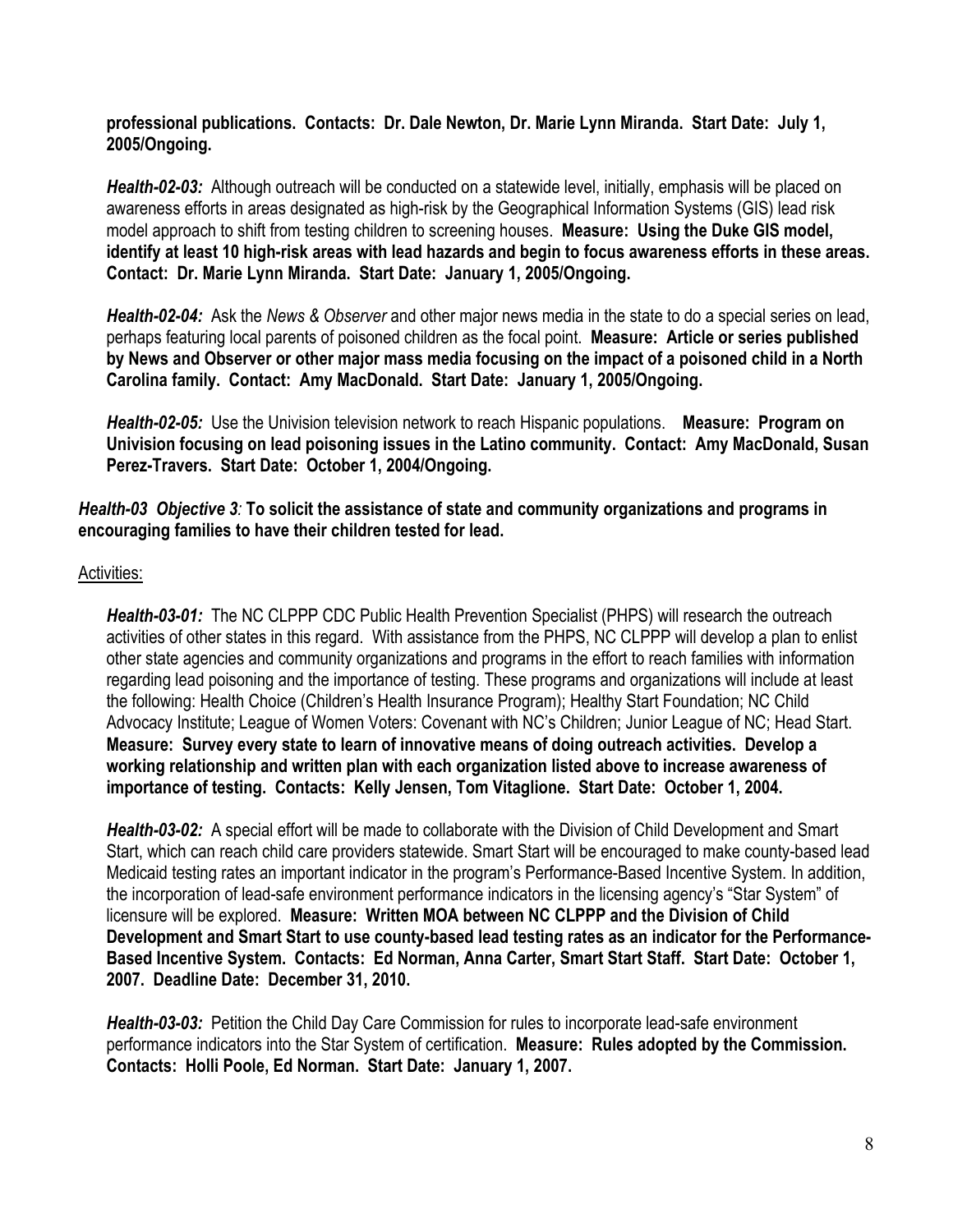*Health-04 Objective 4:* **To acquire resources for the achievement of the Elimination Plan Goals and Objectives. Contacts: Holli Poole, Ed Norman** 

Activities:

• NC CLPPP will conduct the following:

*Health-04-01:* Research and apply for grant-related sources of funding. **Measure: Three applications submitted to potential funding agencies and one funded. Contacts: Amy MacDonald, Dr. Marie Lynn Miranda. Start Date: July 1, 2005/Ongoing.** 

*Health-04-02:* Request additional funding from the CDC. **Measure: Apply to CDC for additional funding through special request. Contacts: Ed Norman, Amy MacDonald. Start Date: March 1, 2004/Ongoing.** 

*Health-04-03:* Utilize resources available through collaboration with other agencies to conduct educational and marketing initiatives. Such organizations may include the Division of Community Development (NC Department of Commerce), the Division of Child Development, WIC Program, NC Housing Finance Agency, UNC Institute for Public Health, and the NC Cooperative Extension Service. **Measure: Collaborate each agency listed to provide educational information relevant to childhood lead poisoning and to determine potential funding opportunities and in-kind support. Contacts: Anna Carter, Sandy Wiggins, Amy MacDonald, Jeff Dellinger. Start Date: July 1, 2005/Ongoing.** 

*Health-04-04:* Seek funding and/or resources from businesses such as Lowes, Home Depot, DuPont and the paint industry. **Measure: At least one agreement in place to fund specific lead-related initiatives or general activities. Get commitments from Lowes stores to initiate at least one project through the "Lowe's Heros" project. Contact: Amy MacDonald, Beverly Baldinger. Start Date: October 1, 2004/Ongoing.** 

# **Housing Goal**

**To eliminate lead hazards from places where children live, play, and visit.** 

*Housing-01 Objective 1:* **To increase lead awareness among individuals and groups that can directly and indirectly affect housing conditions.**

# Activities:

• NC CLPPP will conduct the following:

*Housing-01-01:* Continue efforts, such as statewide Leveraging the Federal Lead-Based Paint Disclosure Rule Project, to contact owners and tenants of properties with known lead hazards to make them aware of federal disclosure requirements. NCCLPPP will report repeat violators to HUD and the EPA. **Measure: Finalize work in the seven targeted counties and begin work in an additional seven counties. Report repeat violators to HUD and EPA. Contacts: Amy MacDonald, Michael Rhodes, Alliance for Healthy Homes. Start Date: July 1, 2004/Ongoing.**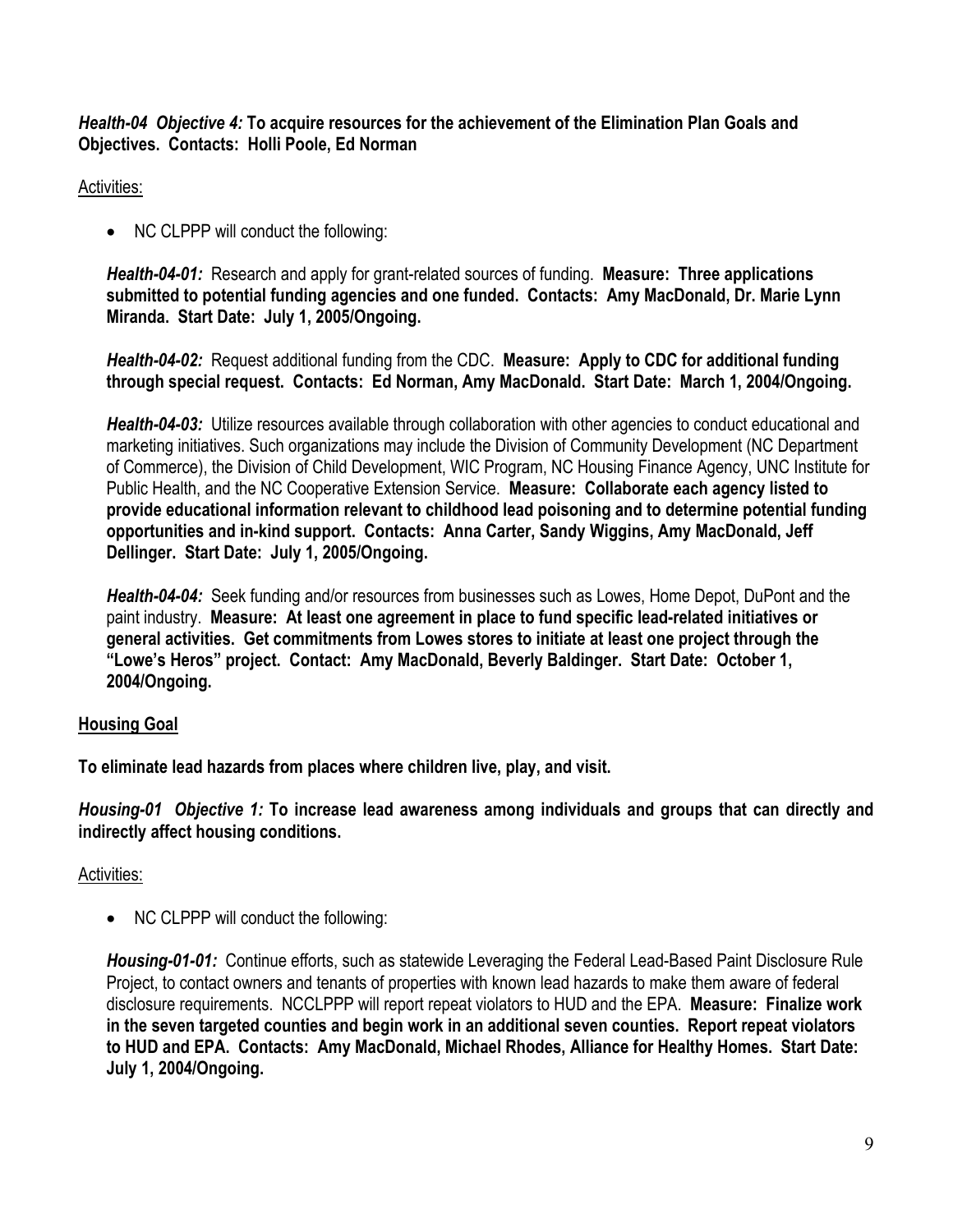*Housing-01-02:* Ask health educators in local health departments to include information about lead risks in homes in existing presentations to clients attending prenatal or parenting classes. **Measure: Contact with each local health department's health educator to request that existing presentations be amended to include information about lead risks and the disclosure law. Contacts: Deborah Harris, Local CLPPP's. Start Date: January 1, 2006/Ongoing.** 

*Housing-01-03:* Provide information to the NC Home School Association, parochial and private schools, school nurses and to the state Parent Teacher Organization for its statewide newsletter for principals, school system superintendents, PTA presidents, and Pre-Kindergarten programs and offer to make presentations to local school parent-teacher organizations about lead hazards in homes, child care centers and schools. NC CLPPP will also encourage local environmental health specialists to make similar presentations to these and other groups. NC CLPPP will also target home school associations and charter schools. **Measure: Distribution of materials to 100s of Parent Teacher Organizations. Contacts: Ed Norman, Amy MacDonald, John Kuchnia (DPI). Start Date: January 1, 2006/Ongoing. Deadline Date: December 31, 2006.** 

*Housing-01-04:* Draft a bill on tax incentives to eliminate or control lead hazards in housing. In committee meetings concerning the bill, legislators will become aware of lead hazards and the federal disclosure law. Contractors, realtors, and building trade associations will also be involved in getting this legislation enacted and will become aware of lead hazards through this process. **Measure: Draft bill. Contacts: Ed Norman, Malcolm Blalock, Lorisa Siebel. Initial Start Date: January 1, 2005. Re-Submission Start Date: January 1, 2009. Deadline: June 30, 2009.** 

*Housing-01-05:* Offer more classes teaching Lead-Safe Work Practices and transition to teaching appropriate EPA Renovation, Repair and Painting rule courses. **Measure: Five additional classes provided. Contacts: HUD Subgrantees, NC CLPPP staff. Start Date: July 1, 2005/Ongoing.** 

*Housing-01-06A:* Provide utility companies with information on lead risks and the federal disclosure law for use in their newsletters to customers. **Measure: Distribute information on lead poisoning and the disclosure law to utilities with newsletters. Contacts: Amy MacDonald, Ed Norman, Dennis Salmen. Start Date: July 1, 2005/Ongoing.** 

*Housing-01-06B:*Inserts for bills will be provided for companies that do not have newsletters. NC CLPPP will negotiate with utility companies and local tax assessors to distribute information on lead. GIS data collected at Duke University will be a useful tool in convincing these entities of the existence of lead in high-risk areas. **Measure: Distribute brochures on lead poisoning and the lead disclosure law to each major utility to include as inserts in utility bills. Contacts: Amy MacDonald, Ed Norman. Start Date: July 1, 2005/Ongoing.** 

*Housing-01-07:* Contact Community Development Corporations, the North Carolina Association of Community Action Agencies, Housing Inspectors, NC Association of Realtors, statewide Building Code officials, and other such groups to make them more aware of lead issues. **Measure: Identify each state and local Community Development Corporation and the Association of Community Action Agencies and provide information on lead poisoning and the lead disclosure law. Contacts: Michael Handley, Amy MacDonald, Beverly Baldinger. Start Date: October 1, 2004/Ongoing.** 

*Housing-01-08:* Identify meetings and conferences of local housing officials as a venue to make presentations on lead awareness and the federal disclosure law. **Measure: Contact appropriate housing groups and the**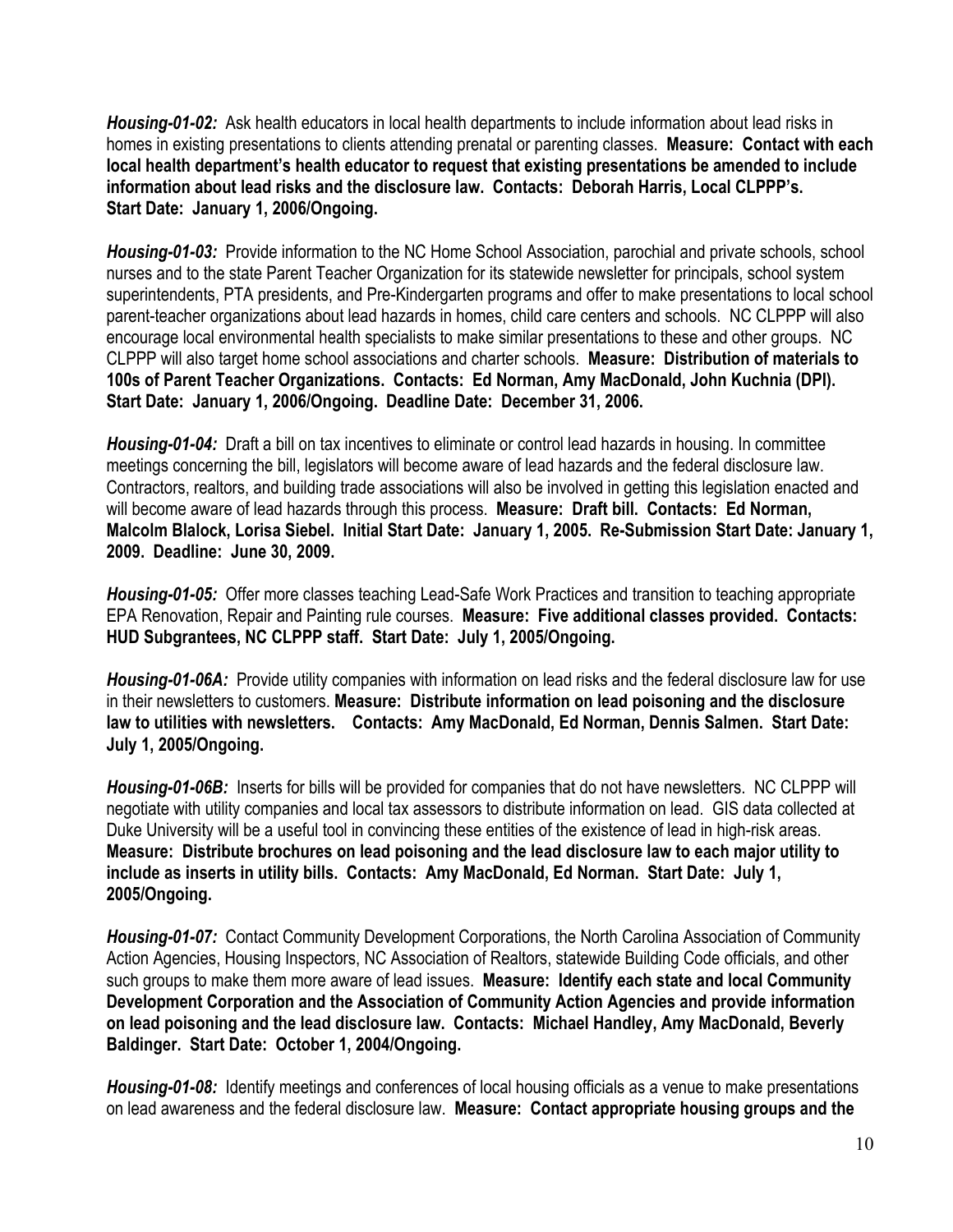**Department of Insurance to identify meetings and conferences of local housing officials. Make presentations at each appropriate venue. Contacts: Division of Community Assistance staff, NC CLPPP field staff, Beverly Baldinger, Kimly Blount, NC CLPPP Subgrantees. Start Date: July 1, 2004/Ongoing.** 

*Housing-01-09:* NC CLPPP field staff will ask local environmental health staff to meet with local housing and building code officials to increase awareness of lead issues. If necessary, NC CLPPP staff will arrange and conduct meetings. **Measure: Each REHS will contact every county within his or her jurisdiction and set a meeting with each housing and building code office to discuss lead poisoning and the lead disclosure law. Contacts: Kimly Blount, NC CLPPP Field Staff. Start Date: July 1, 2005/Ongoing.** 

*Housing-01-10:* NC CLPPP field staff work plans will be amended to include attending meetings with local housing and building code enforcement officials or assuring that the meetings are held. **Measure: Amendment of the annual work plan of each REHS to include setting up meetings with local housing and building code office. Contact: Kimly Blount, NC CLPPP Field Staff, Ed Norman. Start/Deadline Date: May 31, 2004.** 

*Housing-01-11:* NC CLPPP field staff will meet with Section 8 housing quality inspectors to reinforce the need to enforce lead standards in Section 8 housing. **Measure: Each REHS will contact every Section 8 program within his or her jurisdiction and plan for meetings and/or presentations on lead issues. Contacts: Debra Yarbrough, Kimly Blount, NC CLPPP field staff. Start Date: January 1, 2005/Ongoing.** 

*Housing-02 Objective 2:* **To target properties with the highest potential of posing lead risks to children.** 

# Activities:

• NC CLPPP will conduct the following:

*Housing-02-01:* In collaboration with the Duke University, Nicholas School of the Environment, NC CLPPP will use GIS-based lead risk models to identify houses at high risk for lead hazards. **Measure: Expand current project by nine additional counties each year for two years to build upon the GIS model. Continue to expand the model to every county as funding is available. Contact: Marie Lynn Miranda. Start/Deadline Date: Ongoing.** 

*Housing-02-02:* Identify properties that have a history of multiple children with elevated blood lead levels and owners and property managers with repeated instances of non-disclosure of known lead hazards. **Measure: Properties contributing to multiple exposures identified. Continue activities in Disclosure Rule Project for an additional nine counties each year (to build upon the GIS model). Contacts: Tena Ward, Marie Lynn Miranda. Start/Deadline Date: Ongoing.** 

*Housing-02-03:* Interview those who inspect properties for other regulatory purposes such as local environmental health specialists and housing code officials to identify potential properties with lead hazards. Ask local groups to use this information to prioritize their rehabilitation work. **Measure: Using data from the GIS model, compile a prioritized list of structures in each county with suspected lead hazards and provide the list to the local environmental health and housing code offices with a request to review the list (to**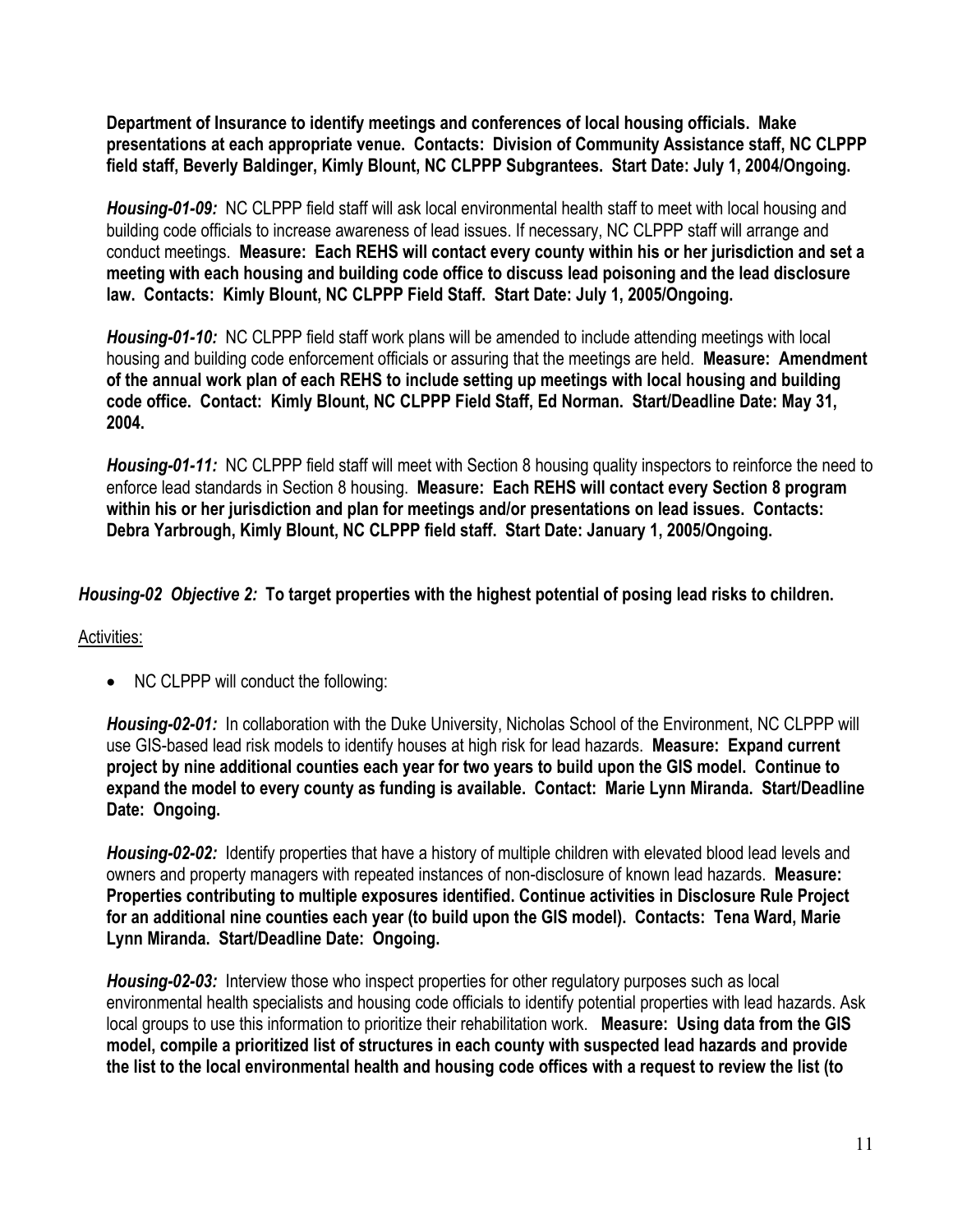**determine if they are properties inspected by health and housing officials) and to adjust the GIS model. Contact: Marie Lynn Miranda. Start Date: January 1, 2005/ Ongoing.** 

*Housing-03 Objective 3:* **To integrate the issues of lead hazard control and lead poisoning prevention into housing programs and policies.** 

#### Activities:

• NC CLPPP will conduct the following:

*Housing-03-01:* NC CLPPP will push for adoption of minimum housing code amendments, which addresses lead hazards, wherever it is lacking. **Measure: Draft a model minimum housing code amendments and distribute. Contacts: Lorisa Seibel, Linda Block, Debra Yarbrough. Start Date: July 1, 2005/ Ongoing.** 

*Housing-03-02:* Work with the Division of Community Assistance, the Housing Finance Agency and the regional office of HUD to secure funding to reduce or eliminate lead hazards in properties inhabited by children. **Measure: Secure additional funding from the Division of Community Assistance, the Housing Finance Agency, and HUD. Contacts: Michael Handley, Ed Norman, Beverly Baldinger. Start Date: July 1, 2005 and Ongoing.** 

*Housing-03-03:* Work with the five Entitlement cities and the remaining Entitlement counties to secure funding commitments for projects that address lead hazards in housing for children. **Measure: Commitments from five of the Entitlement cities and counties to increase funding for projects to address lead hazards. Contacts: Michael Handley, Ed Norman. Start Date: July 1, 2006. Deadline Date: June 30, 2008.** 

*Housing-03-04:* Work with local and state historical preservation societies and groups to find innovative ways to maintain the historical significance of properties while reducing or eliminating lead hazards to children. **Measure: Develop a plan with the state historical preservation office to discuss innovative ways to maintain historical significance and reduce lead hazards. Distribute plan to local historical preservation societies. Contacts: Alan Huneycutt, Lorisa Seibel. Start Date: July 1, 2005 and Ongoing.** 

*Housing-03-05:* Work with licensing boards of various professions involved in property issues to adopt policies to include training on lead hazards, lead-safe work practices and the EPA Renovation, Repair and Painting rule in their continuing education requirements. For some groups such as contractors, realtors, property casualty insurance inspectors, and home inspectors, it may be possible to require lead-safe work practices training as a requirement to maintain a license. **Measure: Draft a memorandum of understanding with each appropriate licensing board to request lead hazard and lead-safe work practices training provided to their licensees be acceptable for meeting requirements for continuing education by the board. Ask the licensing boards for contractors and home inspectors to make lead-safe training mandatory for their licensees. Contacts: Amy MacDonald. Start Date: January 1, 2008. Deadline Date: December 31, 2008.** 

*Housing-03-06:* Work with local public housing agencies with Section 8 housing programs to require remediation in homes where children with persistent elevated blood lead levels (i.e., 15 µg/dL or greater) reside as required by federal regulations. **Measure: Draft a memorandum of agreement with local public housing agencies with Section 8 housing programs to share data on homes with lead hazards that require**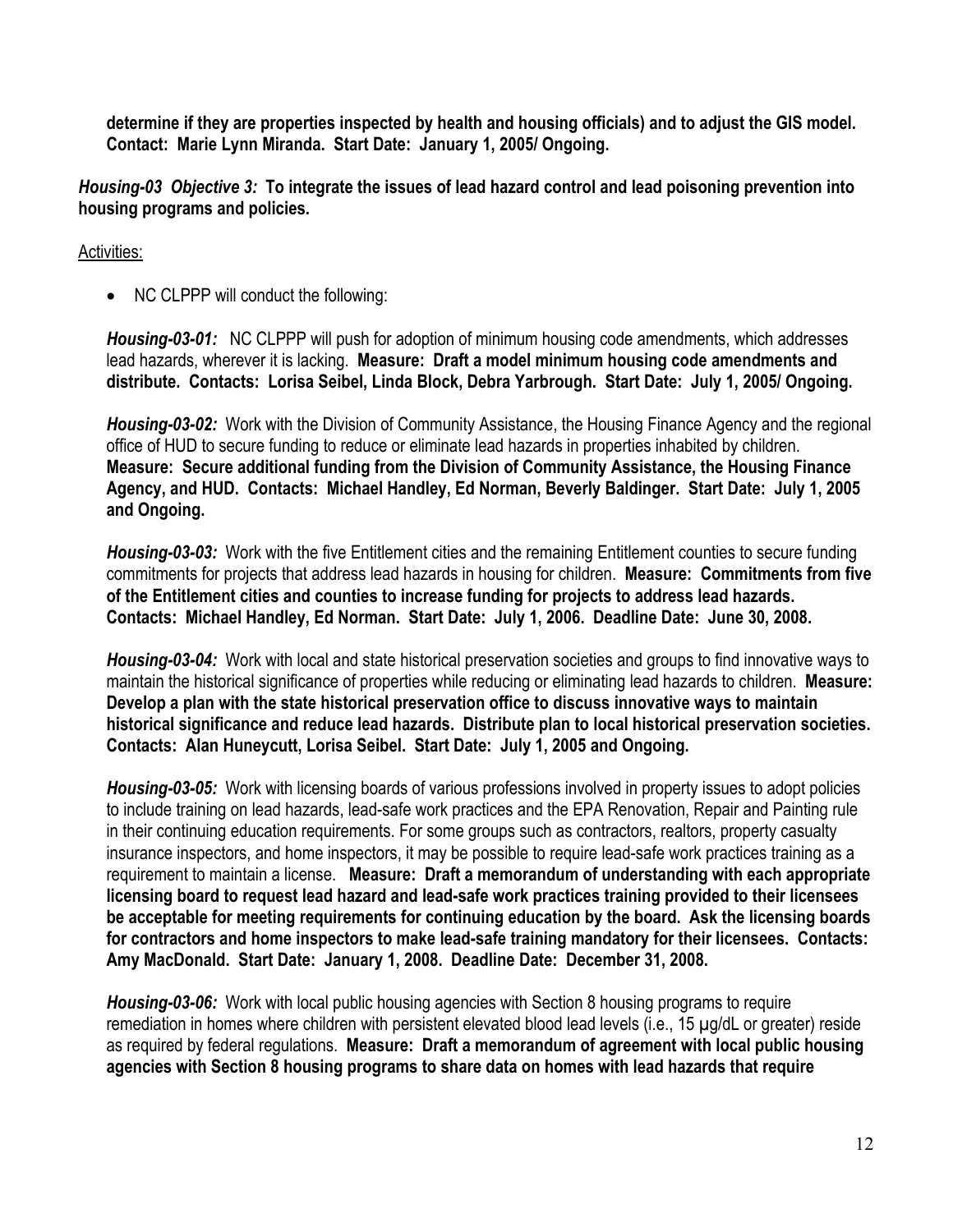**remediation. Work with at least five local public housing agencies on adoption of the MOA. Contacts: NC CLPPP staff. Start Date: January 1, 2006. Deadline Date: December 31, 2007.** 

*Housing-03-07:* Work with Community Development Corporations to target funding for projects that will eliminate or reduce lead hazards in housing with children and incorporate these policies as a requirement for funding. **Measure: Develop MOUs with at least five Community Development Corporations to target funding for properties with lead hazards. Contacts: Michael Handley, Beverly Baldinger. Start Date: August 1, 2006 and Ongoing.** 

*Housing-03-08:* Work with the state associations of property managers and realtors to help push initiatives aimed at lead hazards, such as the HUD Lead Hazards Control Grant awarded to the state and a tax incentive legislation to eliminate or control lead hazards in homes. **Measure: Once the initiatives are implemented, meet with the state associations of property managers and realtors to solicit support for such initiatives. Contacts: Ed Norman. Start Date: July 1, 2006. Deadline Date: December 31, 2009.** 

*Housing-03-09:* Work with public utilities to provide funding for projects that eliminate or control lead hazards to children. **Meet with Duke Energy and Progress Energy officials to discuss the possibility of their providing lead remediation funding (low-interest loans) for customers who have property with identified lead hazards. Contacts: Beverly Baldinger, Mike Handley. Start Date: January 1, 2006 and Ongoing.**  *The Elimination Plan Monitoring Committee is reviewing the feasibility of this activity.* 

*Housing-03-10:* Once property owners are identified who are not in compliance with the federal disclosure law, NC CLPPP will ask governmental agencies that fund housing projects to not provide such funding until an applicant is in compliance. **Measure: Using information from the Lead Disclosure Rule Project, request federal funding be withheld from each repeat violator of the lead disclosure law until there is sufficient evidence of compliance. Contacts: Amy MacDonald. Start Date: July 1, 2005 and Ongoing.** 

*Housing-04 Objective 4:* **To make training available on how to eliminate or control lead hazards to children**

# Activities:

• NC CLPPP will conduct the following:

*Housing-04-01:* Work with the University System to develop lead-related training that utilizes this system where possible. **Measure: Negotiate for a MOA with appropriate officials within the North Carolina University System to provide lead-related courses to students and workers. Contacts: Alan Huneycutt, Amy MacDonald, NC CLPPP Staff. Start Date: July 1, 2005 and Ongoing.** 

*Housing-04-02:* Work with the Community College System to provide courses on lead-related issues. **Measure: Negotiate for a MOA with appropriate officials within the Community College System to provide lead-safe work practices training for workers and students. Contacts: Alan Huneycutt, Amy MacDonald, Local CLPPPs. Start Date: July 1, 2005 and Ongoing.** 

*Housing-04-03:* Work with the North Carolina Association of Home Inspectors to provide training on identifying and reporting lead hazards. **Measure: Develop a MOA with leadership of the North Carolina Association of Home Inspectors to offer 5 training sessions for their membership across the state to aid in identifying**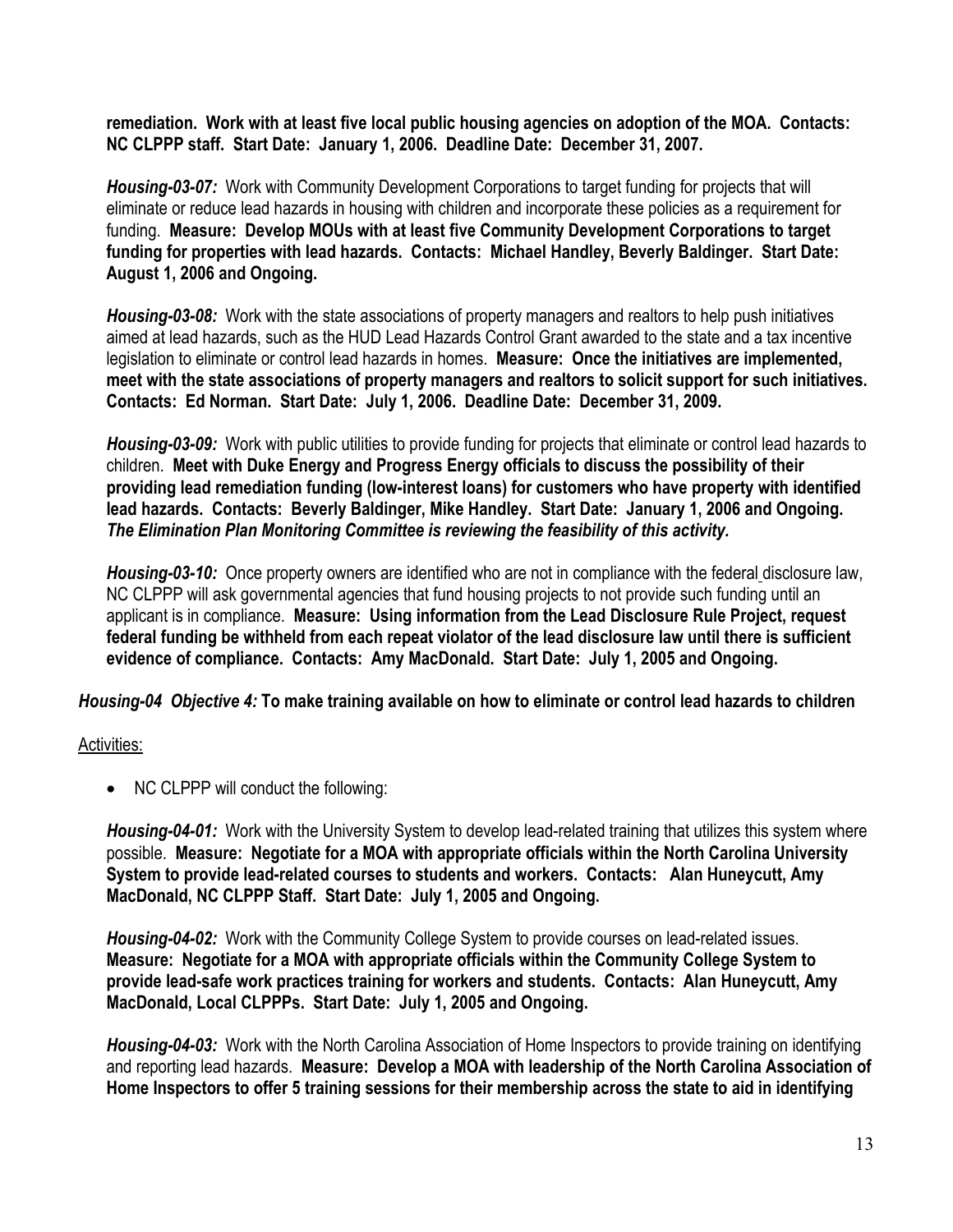**and reporting lead hazards. Contacts: Amy MacDonald, Jeff Dellinger. Start Date: January 1, 2006. Deadline Date: June 30, 2008/Ongoing.** 

*Housing-04-04:* Collaborate with the DHHS Health Hazards Control Unit to develop lead-related training geared towards contractors and realtors, including appropriate courses for the EPA Renovation, Repair and Painting rule. **Measure: Host meetings with the DHHS Health Hazards Control Unit to discuss the lead-related training needs of contractors and realtors and to work towards filling those needs. Contacts: Kimly Blount, Jeff Dellinger, Don Chaney. Start Date: January 1, 2006 and Ongoing.** 

*Housing-04-05:* Become an accredited provider of certification courses so that more training opportunities are available in rural areas and for smaller groups. **Measure: Identify a Training Manager and Chief Instructor for the NC CLPPP to become accredited as trainers. By January 2007, become an accredited trainer. Contacts: Beverly Baldinger. Start Date: July 1, 2004. Deadline Date: January 1, 2010.** 

*Housing-04-06:* Work to require contractors to get trained in Lead-Safe Work Practices in order to bid on projects in older housing. **Measure: Meet with state and local groups such as local CDBG housing programs to change the requirements for bidding on projects in older housing. Contacts: Ed Norman, Amy MacDonald, Alan Huneycutt, Beverly Baldinger. Start Date: July 1, 2005/Ongoing.** 

*Housing-04-07:* For professions that have a requirement to obtain continuing education (e.g., child care providers, environmental attorneys, and building trades), NC CLPPP will submit training course agenda on lead hazards for approval to the accrediting organization. Once approved, NC CLPPP will reach out to provide the training as needed. **Measure: Develop and present a proposal for making lead-related courses eligible for continuing education requirements of professional associations and licensing boards. Contacts: NC CLPPP Field Staff, Local CLPPPs, Deborah Harris. Start Date: Ongoing.** 

*Housing-05 Objective 5:* **To seek funding to eliminate lead exposure in children.**  Activities:

• NC CLPPP will conduct the following:

*Housing-05-01:* Prepare legislation for tax credits as an incentive to eliminate or control lead hazards from places where children live. Since some property owners and tenants cannot benefit from tax credits if they do not owe taxes, the proposed legislation will appropriate \$5,000,000 for grants to aid low-income property owners and tenants in addressing lead hazards to children. The funding would be tiered similar to legislation adopted in Massachusetts so that more credit or money is available for permanent remediation (abatement) projects and less is available for maintenance (interim control) projects. **Measure: Draft legislation prepared. Contacts: Malcolm Blalock, Ed Norman. Initial Submission Start Date: January 1, 2005. Re-Submission Start Date: January 1, 2009. Deadline: June 30, 2009.** 

*Housing-05-02:* Work with the North Carolina Housing Finance Agency to increase the level of federal HOME (Home Investment Partnerships Program) funding for projects that eliminate or control lead hazards to children. **Measure: Coordinate/ Develop a MOA with officials from the North Carolina Housing Finance Agency to increase funding for lead hazard control projects. Contacts: Michael Handley, Ed Norman. Start Date: July 1, 2005 and Ongoing.**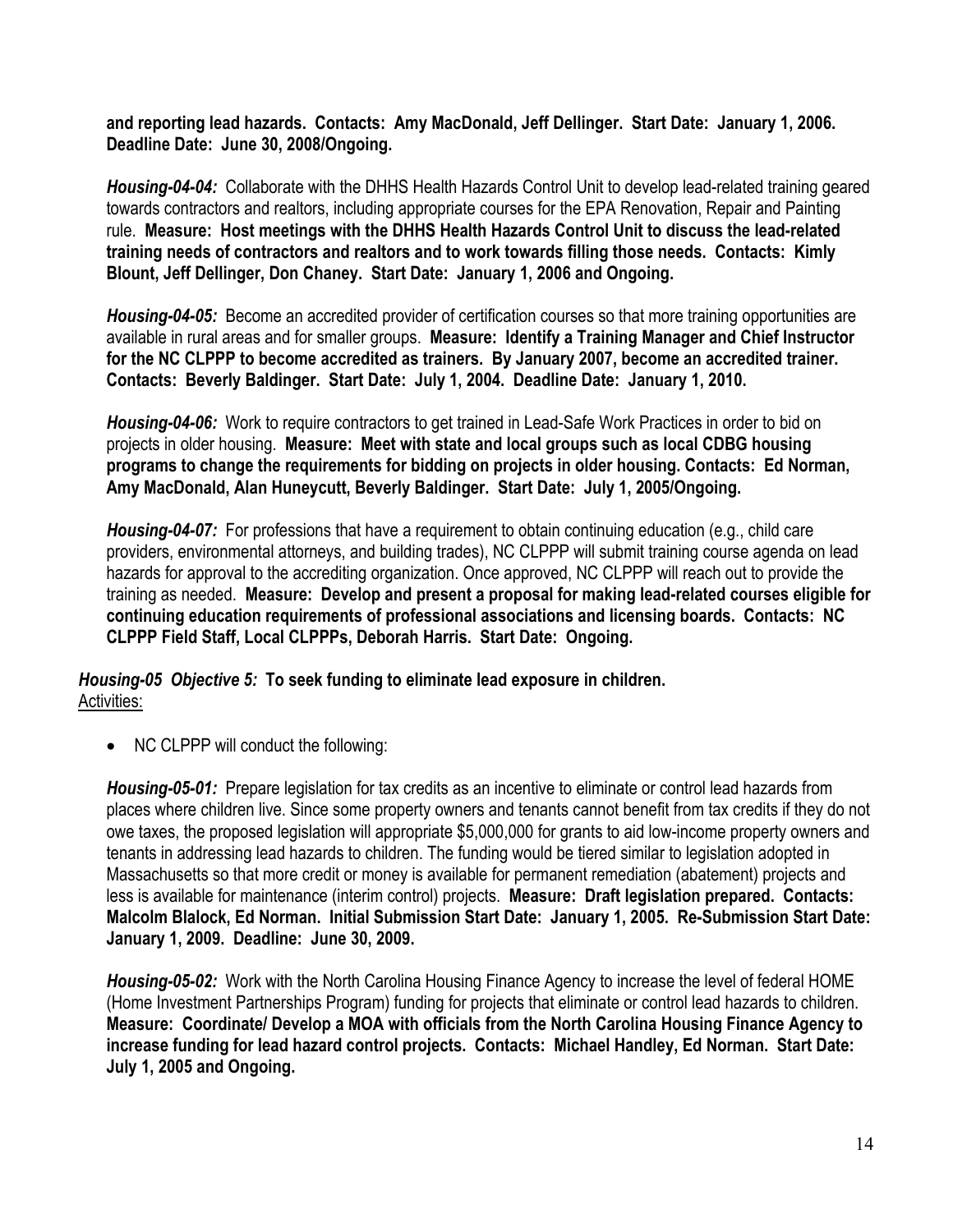*Housing-05-03:* Work the Division of Community Assistance to use Community Development Block Grant funds for projects that eliminate or control lead hazards to children. **Measure: Develop and present a proposal to officials from the Division of Community Assistance to increase Community Development Block Grant funds for lead hazard control projects. Contacts: Jim Liles, Ed Norman. Start Date: January 1, 2006 and Ongoing.**

#### **Information Infrastructure and Tracking Goal**

**To develop comprehensive databases, models, and tracking systems to support lead elimination activities related to both health and housing.** 

*Information-01 Objective 1***. To build relevant baseline databases on the spatial distribution of young children and their exposure to lead.** 

Activities:

Some work under this goal may be restricted, due to a recent decrease in funding. In collaboration with the Children's Environmental Health Initiative, NC CLPPP will:

*Information-01-01:*Work with the North Carolina Registrar's Office to obtain short form birth certificate data and manage it in a GIS-based system. **Measure: Acquire most recent short form birth certificate data every 12 months. Contacts: Marie Lynn Miranda. Start/Deadline Date: Ongoing.** 

*Information-01-02:*Compile blood lead data in flexible format so that it can be linked to and compared with the short form birth certificate data in a GIS at the zip code level. **Measure: Include a unique field in the blood lead database that is also present in the short form birth certificate database. Contacts: Marie Lynn Miranda, Tena Ward. Start/Deadline Date: Ongoing.**

**Information-01-03:** Spatially map concentration of children born versus concentration of children tested to support the ongoing refinement of lead testing strategies for the most vulnerable children. **Measure: Geocode newly acquired short form birth certificate and blood lead testing data. Contacts: Marie Lynn Miranda, Tena Ward, David Brown. Start/Deadline Date: Ongoing.**

*Information 02 Objective 2*. **To build relevant baseline databases on the spatial distribution of housing that is likely to contain lead hazards**.

#### Activities:

• In collaboration with the, Children's Environmental Health Initiative, NC CLPPP will: *Information-02-01*: Contact North Carolina County Tax Offices to ascertain the quality and availability of tax parcel databases, and verify the inclusion of particularly relevant data such as year built and property address. **Measure: Acquire available county tax parcel databases and keep a record of those that are not available. Contacts: Marie Lynn Miranda, Tena Ward. Start/Deadline Date: Ongoing.** 

*Information-02-02:*Provide IT support to track and follow-up children with elevated blood lead levels. **Measure: Update and maintain a database of the locations of environmental investigations conducted in response**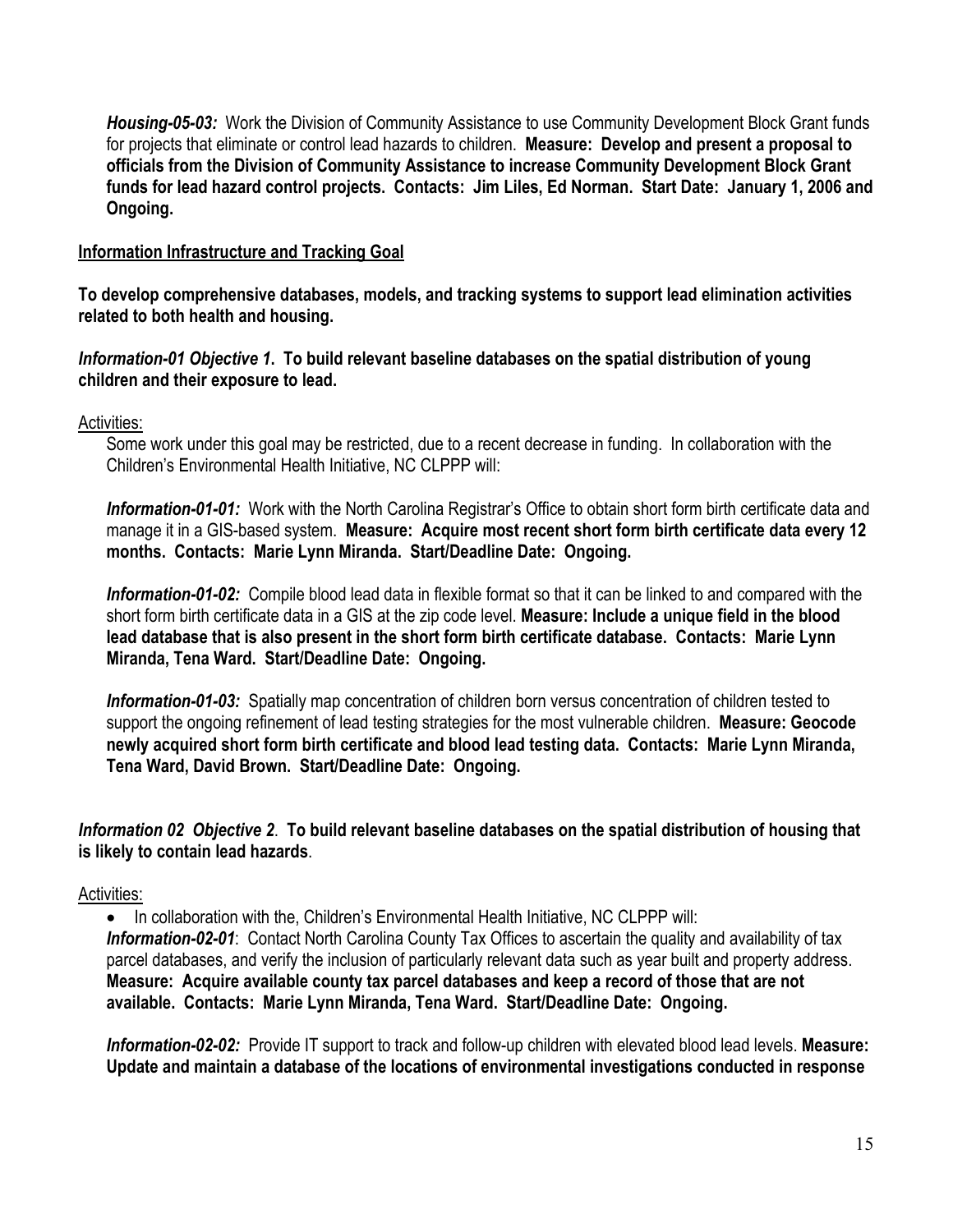**to children with elevated blood lead levels. Contacts: Marie Lynn Miranda, Tena Ward. Start/Deadline Date: Ongoing.**

*Information-02-03:*Work with the Division of Child Development to begin tracking the year of construction in the existing database of licensed children care facilities. **Measure: Incorporate "year built" in licensure application process. Contacts: Marie Lynn Miranda, Beverly Moore, Talytha Moore. Start Date: January 1, 2005.** 

*Information-02-04:* Identify other properties (playgrounds, etc.) with known lead hazards. **Measure: Contact US EPA and the Division of Waste Management to request information on sites with known lead hazards where children may be in close proximity. Contacts: Marie Lynn Miranda. Start Date: March 1, 2006/ Ongoing.** 

*Information-03 Objective 3***. To build models for as many NC counties as possible that combine databases described in Objectives 1 and 2 to identify where preventive housing and health programs are most needed.**

# Activities:

• In collaboration with the Children's Environmental Health Initiative, NC CLPPP will: **Infor***mation-03-01:* Use GIS applications and spatial statistics to parameterize county models that characterize houses according to the predicted risk they pose for containing biologically available lead. **Measure: Expand current project by nine additional counties each year for the next two years. Contacts: Marie Lynn Miranda. Start/Deadline Date: Ongoing.** 

*Information-03-02*: Combine city and county GIS models of other data relevant to elimination of lead poisoning. Overlay birth certificate data on the county models to determine the locations of children under 6 in relation to high-risk areas. **Measure: Overlay birth data for nine county models each year for the next 2 years. Contacts: Marie Lynn Miranda. Start/Deadline Date: Ongoing.** 

# **Healthy Homes Transition Goal**

**To strengthen initiatives throughout North Carolina that improve the quality of housing, so that children's overall environmental health is protected.** 

# *Objective 1.* **Train health and housing staff and develop an infrastructure to conduct healthy homes assessments.**

# Activities:

• North Carolina Childhood Lead Poisoning Prevention Program (NC CLPPP) will conduct the following:

*Healthy Homes 01-01:* Establish a North Carolina training center to provide the "Essentials of Healthy Homes Practitioners" Training Course designed by the National Center for Healthy Housing. **Measure: To have 5 NC CLPPP and local CLPPP employees trained and prepared to be healthy homes trainers and establish a North Carolina a training center. Contacts: Sandy Wiggins, Amy MacDonald. Start date: November 1, 2008. Deadline date for trained staff: December 31, 2009.**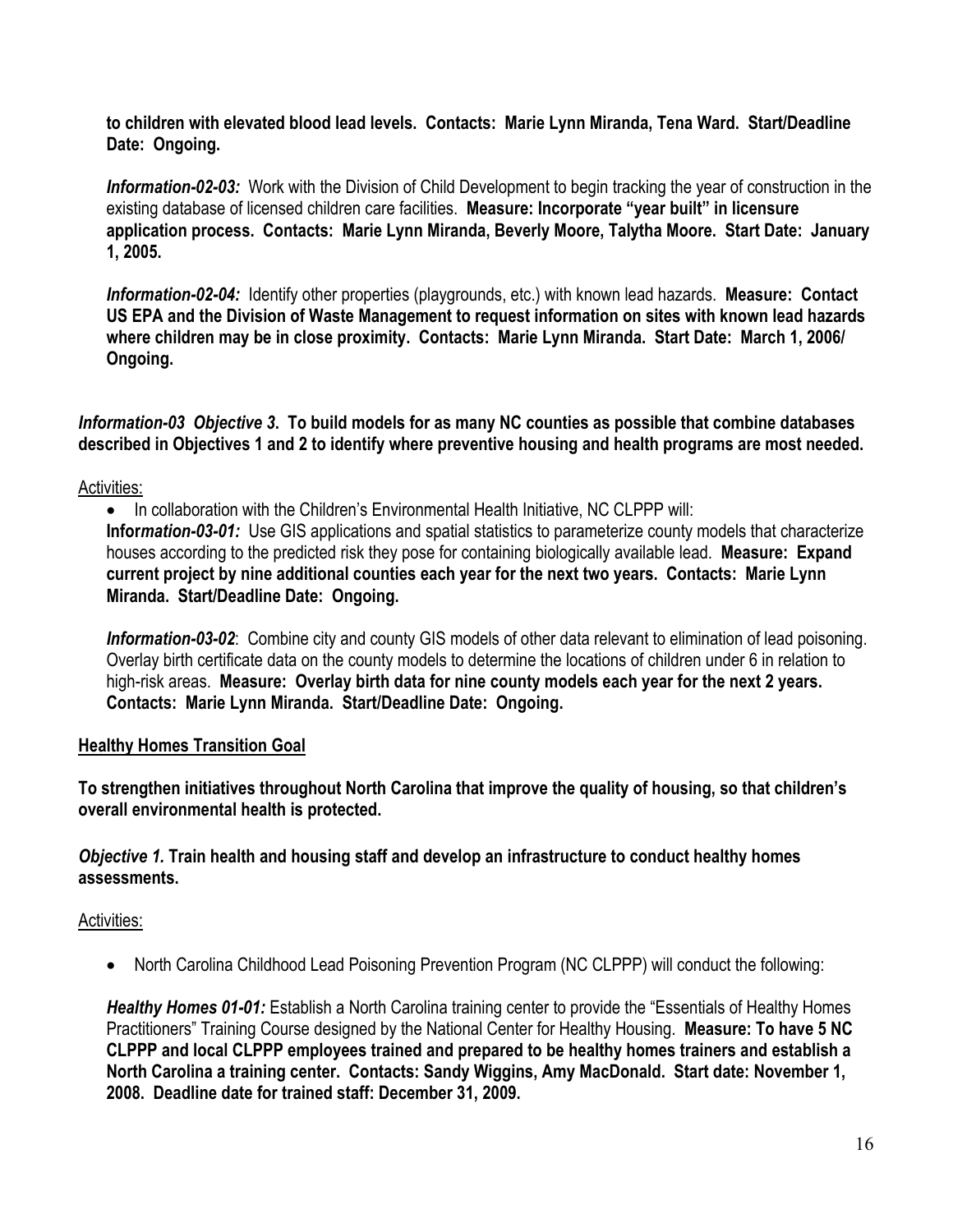**Healthy Homes 01-02:** Participate in the "Healthy Homes for Community Health Workers" Training Course designed by the National Center for Healthy Housing course upon development. **Measure: To have 10 NC CLPPP and local CLPPP employees trained and prepared to incorporate the Healthy Homes Healthy Homes for Community Health Workers components in the North Carolina Healthy Homes Training Center courses. Contacts: Amy MacDonald. Start date: To be determined upon completion of the course's development.**

*Objective 2.* **Recruit partners and allies to enhance healthy homes trainings and services.** 

• NC CLPPP will conduct the following:

*Healthy Homes 02-01:* Develop a marketing presentation to be utilized by the NC Healthy Homes Outreach Task Force (HHOTF) and presented to prospective partners and funders to build program support and participation. **Measure: Give the presentation to a minimum of 10 prospective partners (or at 10 events, meetings or programs). Contacts/Presenters: Amy MacDonald, Ed Norman, Debra Yarbrough, NC HHOTF members. Deadline: December 31, 2009. Ongoing.** 

**Healthy Homes 02-02:** Collaborate with state and local housing and building code agencies to expand the membership of the Healthy Homes Outreach Task Force. **Measure: Add state and local agencies from all 100 counties to the invitations for NC HHOTF meetings. Deadline: March 1, 2009. Measure: Add at least two representatives of state and local housing and building code organizations as active members of the NC HHOTF. Contacts: Ed Norman, Amy MacDonald, NC HHOTF members. Deadline: December 31, 2009.** 

*Objective 3.* **Develop educational outreach materials aimed at educating the general public about the connection between health and housing.** 

• NC CLPPP will conduct the following:

*Healthy Homes 03-01:* Develop and maintain an NC Healthy Homes website. **Measure: Launch the NC Healthy Homes website. Contacts: Paula Cox, Amy MacDonald, Jan Jackson, Colleen Puceta Deadline date: October 1, 2009. Ongoing (maintenance of website).** 

*Healthy Homes 03-02:* Develop a state and local resource guide to provide appropriate information for North Carolina residents seeking services and advice related to housing conditions that could negatively impact human health. **Measure: Develop hard copy and online access (on the NC Healthy Homes website) to the resource guide. Contacts: Amy MacDonald, Paula Cox. Deadline: August 31, 2009.**

*Healthy Homes 03-03:* Develop and pilot written NC healthy homes educational materials in English and Spanish for distribution to the general public. **Measure: Pilot effectiveness of educational materials with at least 4 focus groups and/or home assessments. Contacts: Amy MacDonald, NC CLPPP and local CLPPP staff.**

**Deadline: July 1, 2009.**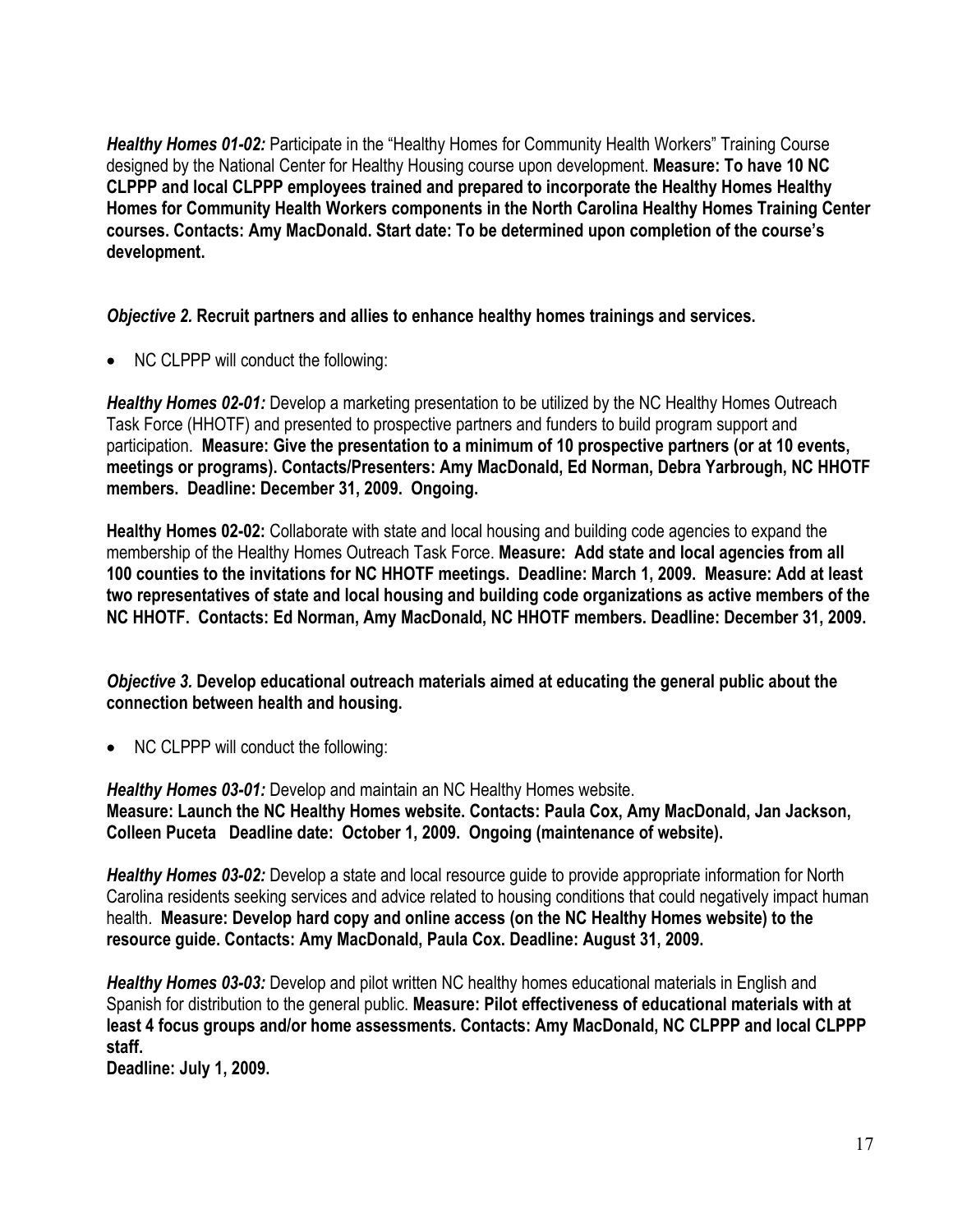**Objective 4. Develop and implement a healthy homes assessment tool and data management system.** 

• NC CLPPP will conduct the following:

*Healthy Homes 04-01:* Pilot a healthy homes assessment form/tool to determine its effectiveness in identifying hazards in homes, child care centers and schools. **Measure: Conduct 20 assessments in pilot project and report data to NC CLPPP program coordinator. Contacts: Amy MacDonald, NC CLPPP and local CLPPP staff. Deadline: December 31, 2009.**

*Healthy Homes 04-02:* Assess data collection needs, and research management systems that could serve as models for the NC system. **Measure: Make recommendation to NC CLPPP Manager, Ed Norman for a suggested data management system. Purchase and implement the system, pending funding availability. Contacts: Amy MacDonald, Tena Ward, Ed Norman. Deadline: December 31, 2009.** 

**Objective 5. Track healthy homes activity and funding opportunities by CDC, EPA, HUD, other state agencies, and non-profit organizations.** 

• NC CLPPP will conduct the following:

*Healthy Homes 05-01:* Track healthy homes policy actions, needs and opportunities at the local, state, and federal levels. **Measure: Periodically report these federal activities to NC HHOTF members and other state and local health and housing agencies. Contacts: NC Healthy Homes Outreach Task Force Members. Deadline: Ongoing.** 

*Healthy Homes 05-02:* Track funding opportunities and apply for healthy homes funding. **Measure: Collaborate with at least one NC Healthy Homes Outreach Task Force member agency to apply for a healthy homes grant. Contact: Ed Norman, NC HHOTF members. Deadline: January 1, 2010.**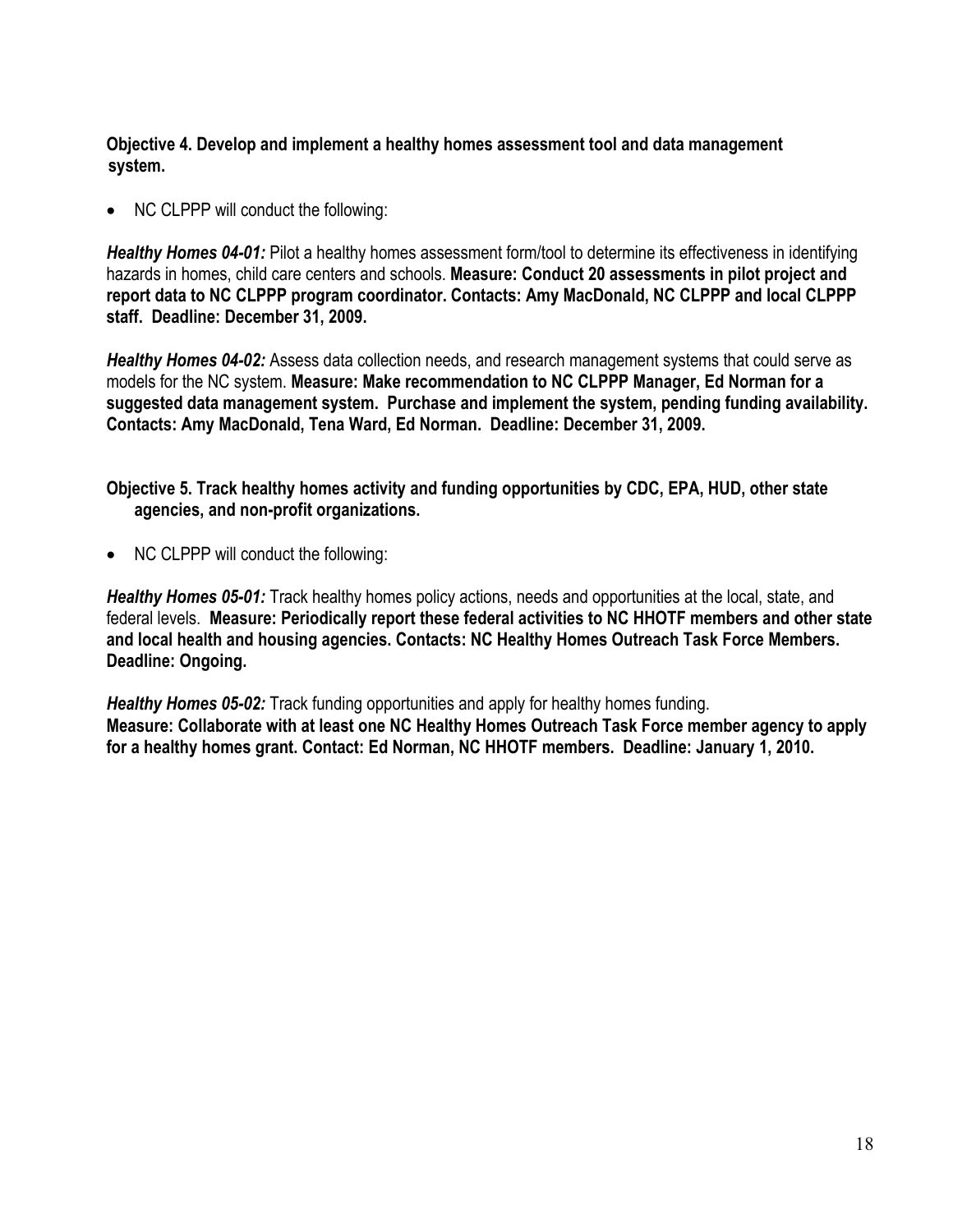# **N.C. Strategic Plan to Eliminate Childhood Lead Poisoning Summary Sheet Updated January, 2009**

# **Health Goal Accomplishments**

- Health-01-01: TASK PARTIALLY COMPLETED and ONGOING. In collaboration with the NC Medicaid Program, NC CLPPP is developing a "report card" system to inform health care providers of the progress they are making in assuring that all of their Medicaid recipients are being tested for lead poisoning at ages 1 and 2. The report card project was piloted in Guilford County in February of 2008. Report cards were mailed to 27 health care providers. Several providers requested names of children listed as not tested. Feedback from providers which included copies of laboratory reports for tested children helped determine that the methodology used was not giving adequate credit to health care providers. This resulted in a delay in distributing the report cards statewide. Several meetings and revisions to the algorithm were necessary to assure that providers receive credit due for appropriate testing of Medicaid children at ages 12 and 24 months. NC CLPPP is checking the data and plans to distribute the reports cards to health care providers statewide in February 2009.
- Health-01-02: TASK PARTIALLY COMPLETED and ONGOING. August 2005. Additional revisions were made in March 2007 and March 2008.
- Health-01-03: TASK PARTIALLY COMPLETED and ONGOING. NC CLPPP continues to support the efforts made by the federal Medicaid agency to increase the number of Medicaid recipients, including its efforts to make Medicaid providers accountable for testing children at the targeted ages of 1 and 2.
- Health-01-04: TASK PARTIALLY COMPLETED and ONGOING. In collaboration with the NC Medicaid Program, NC CLPPP is developing a "report card" system to inform health care providers of the progress they are making in assuring that all of their Medicaid recipients are being tested for lead poisoning at ages 1 and 2. The report card is one method NC CLPPP anticipates success in making providers accountable for testing children, and the program and its partners will seek additional methods. The report cards were piloted in Guilford County in February, 2008. Several providers offered feedback which lead to a revised methodology and analysis. NC CLPPP plans to distribute the report cards statewide in February, 2009.
- Health-01-05: TASKS PARTIALLY COMPLETED and ONGOING. The aforementioned "report card" will provide Medicaid providers with information needed to increase the number of Medicaid recipients being tested for lead exposure, including comparisons in testing among providers on a county, regional and statewide level. NC CLPPP projects the report cards will be distributed in February, 2009.

Additionally, Incorporation of Childhood Lead Surveillance as a module in NC EDSS will provide real-time notification to state and local health care providers when children are in need of diagnostic testing, clinical follow-up and environmental intervention. In addition, improved monitoring will notify providers when follow-up care for these children is past due.

Health-02-01: TASKS COMPLETED July and August 2005. Project was revised to promote awareness toward Hispanic families. Through a grant from NC DHHS Health Hazards Control Branch, NC CLPPP was able to print and distribute posters in English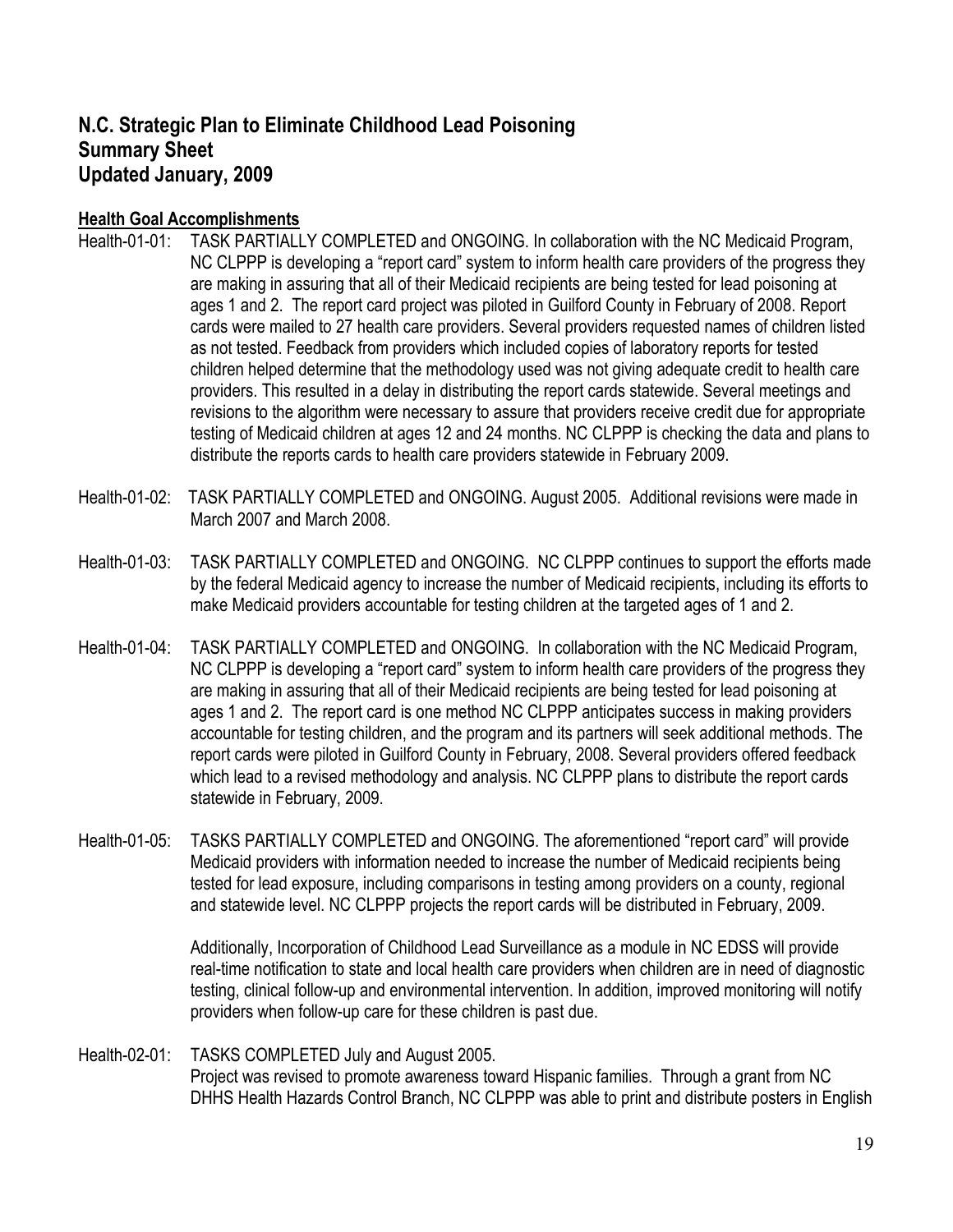and in Spanish with selected slogan for lobbies in clinics, doctors' offices and health departments. In June 2005, NC CLPPP revised the reader friendly Lead Poisoning Do's and Don'ts brochure in English and Spanish for wide distribution. Over 20,000 brochures distributed so far statewide. Although the project was supposed to be focused on African American outreach, there is currently no funding to continue this project.

- Health-02-02: TASK COMPLETED January 2006 and Ongoing. NC CLPPP staff submitted articles for publication in the NC Child Care health and Safety Bulletin and NC DENR newsletters. Local and statewide news media coverage was sought for recognition of National Lead Poisoning Prevention Week and NC Lead Awareness Month in October 2005. Upon the detection of lead contaminated water in a number of NC towns (due to treatment systems), NC CLPPP worked with local health departments in distributed press releases and educational materials to residents of those towns. In 2007, NC CLPPP contributed to an article in Environmental Health Perspectives, aimed at examining how longs it takes for a child's blood lead level to fall below 10µg/dL.
- Health-02-03: TASK COMPLETED. The CEHI program at Duke has provided training to local health department and governmental staff, increasing the number of counties in the model each year and providing information for local CLPPPs in detecting high-risk neighborhoods and communities for outreach efforts.
- Health-02-04: TASK COMPLETED January 2006 (and Ongoing).

Major news media in NC have been publicizing National Lead Poisoning Prevention Week and NC Lead Awareness Month. News & Observer has begun a series of articles on concerns of leadcontaminated water in city utility systems throughout the state, as well as the state's progress in studying and providing solutions for this issue. The Guilford County CLPPP is partnering with the Greensboro New & Record to promote public awareness campaign called "The Poisoned Legacy" to push for stricter laws addressing lead issues and to increase awareness.

In August 2006, a statewide recall was issued by the NC Library System, warning parents against lead-tainted toys distributed as part of a national summer reading program. Approximately 12,000 toys were distributed in North Carolina. NC CLPPP assisted in the development of that press release and provided additional guidance to local health department officials and parents.

The Mattel toy recalls in summer 2007 have caused the NC and local media to provide additional coverage on lead poisoning among constituents, including formal press releases distributed jointly by the NC Department of Health and Human Services and NC Department of Environment and Natural Resources (the department that houses NC CLPPP). NC CLPPP staff and local CLPPP's conducted outreach on toys throughout 2008, garnering media attention through toy-testing events and the testing of dinnerware and spices.

The CPSC Reform Act implementation generated media interest in January 2009. NC CLPPP provided background information on the new law to reporters and also fielded questions from thrift and consignment store owners affected by the law.

Health-02-05: TASK COMPLETED December 2005 and Ongoing.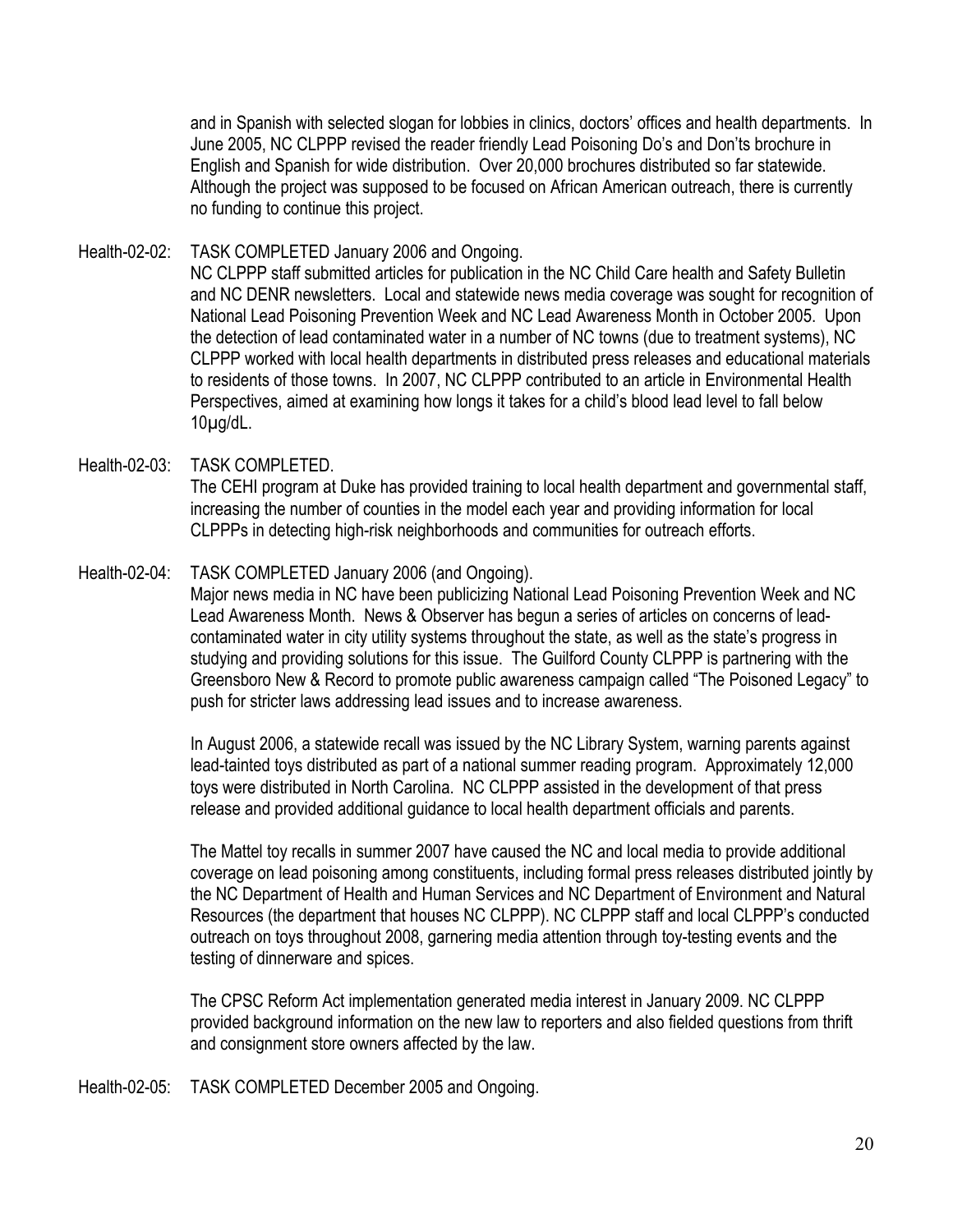NC CLPPP and Durham Affordable Housing Coalition now have permission from *Univision* to make copies of 2 lead-related interviews and distribute them to health providers for viewing in lobbies of clinics, health departments and doctors' offices. An initial 25 videos will be made to determine interest among health departments, clinics and doctors' offices in using the videos.

Due to NC CLPPP staff and Latino media staff turnover, there has been limited access to the Latino media. NC CLPPP will work with bilingual coordinators at UNC Asheville and at the Durham Affordable Housing Coalition to enhance participation among the Latino media.

- Health-03-01: TASK COMPLETED February 2005. The PHPS reported results of research among other states to statewide Ad Hoc and Hispanic Outreach Task Force groups.
- Health-03-03: TASK COMPLETED January 2006. NC Child Care Sanitation Rules and Grade Sheet were recently revised January 1, 2006. The grade sheet score (compiled by NC CLPPP field staff for each licensed child care center) now feeds into the Star System of certification.
- Health-04-01: TASK COMPLETED As of January 2006, NC CLPPP has pursued a grant through the CDC to acquire the services of a Public Health Prevention Specialist. NC CLPPP is active in a partnership in the pursuit of resources to conduct a regional Alliance for Healthy Homes conference in this state. The Children's Environmental Health Initiative was recently awarded an NIEHS grant aimed at the built environment and children's environmental health.
- Health-04-02: TASK COMPLETED. NC CLPPP continues to pursue additional funding from the CDC in its annual lead poisoning prevention grant proposal. Additional funding to provide outreach funding for local CLPPPs was acquired for the Wayne/Wilson CLPPP since July 2005.
- Health-04-03: TASK COMPLETED December 2005. NC CLPPP and DHHS Health Hazards Control Unit have pursued several opportunities to print and distribute educational materials to health and housing industry entities. NC CLPPP has partnered with NC Cooperative Extension Service in providing lead-related training to local extension agents. NC CLPPP is a major partner in the NC DHHS Asthma Program's initiatives aimed at childhood asthma prevention, serving on steering committees and providing training and consultation to local asthma programs.
- Health-04-04: TASK COMPLETED.

NC CLPPP has been able to get in-kind contributions from local Target, Sam's and Wal-Mart stores for "educational materials" for focus groups participating in the social marketing campaign aimed at Hispanic outreach. The Edgecombe County CLPPP (local health department) has had success in getting discounts and in-kind donations from local Lowe's and Home Depot stores for materials used in education and outreach to families in the Edgecombe/Nash County areas. The City of Durham has achieved "Mayor Grants" from DuPont. In June 2006, NC CLPPP submitted a proposal for \$3,000,000 HUD Lead Hazards Control grant.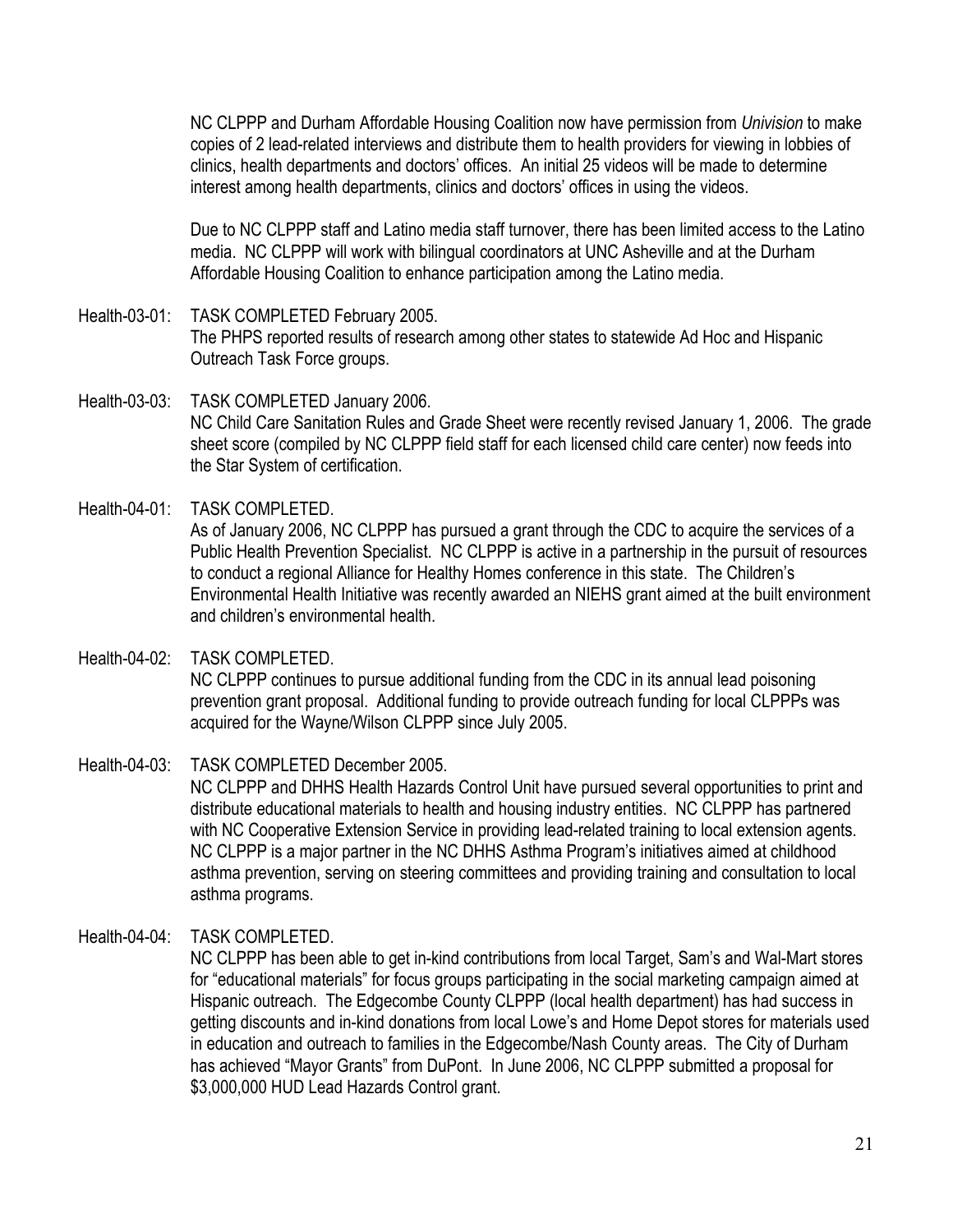# **Housing Goal Accomplishments**

Housing-01-01: TASK COMPLETED and ONGOING.

NC CLPPP has completed outreach to all 100 NC counties and is working on reducing the return rate for incorrect addresses.

#### Housing 01-02: TASK COMPLETED and ONGOING.

Health Educators include lead housing risks in existing presentations to clients attending prenatal or parenting class and are provided materials when requested.

# Housing-01-03: TASK PARTIALLY COMPLETED and ONGOING.

Forsyth, Durham and Buncombe local CLPPPs have made presentations at PTA meetings, neighborhood organizations, pre-K testings, teacher/counselor professional development meetings and trainings, and meetings of school nurses. School Sanitation and Child Care Sanitation Rules (both of which include requirements regarding action that must be taken by schools, child care centers and Pre-K programs to prevent childhood lead exposure) are distributed to stakeholders mentioned in this objective.

# Housing-01-04: TASK COMPLETED May 2005.

The bill was drafted and submitted to the NC Legislature on May 10, 2005 and a fiscal assessment was conducted to determine its budgetary feasibility. Although it was not passed through the legislature in 2005, NC CLPPP staff will continue to acquire stakeholder and legislative support so that it can be reintroduced into the General Assembly in January 2009. Due to the economic climate, it is unlikely that the General Assembly will take up this bill at this time. On the local level, both Guilford and Forysth counties have had success in passing ordinances stronger than the state standard for action levels of blood lead tests for addressing lead hazards in the home (additionally, the ordinances both require universal lead testing).

# Housing-01-05: TASK COMPLETED December 31, 2005 and ONGOING.

Over 300 students were taught in lead safe work practices courses in 2005, nearly double the usual number of students. In 2006, approximately 100 people attended the courses. NC CLPPP is experiencing a surge in workshop participants, due to the NC Department of Environment and Natural Resources' HUD Lead Hazards Control Grant Program and requirements regarding lead safe work practices instruction for its participants. The new EPA Renovation, Repair and Painting rule may alter the nature of these courses as the new rule is promulgated and implemented. NC CLPPP is partnering with the NC Health Hazards Control Unit to understand new regulations and provide appropriate training.

# Housing-01-06: TASK COMPLETED December 2005.

Due to recent discoveries of lead-contaminated water systems, studies have been conducted in Durham, Goldsboro, Monroe, and Greenville to determine any widespread existence of elevated lead levels in municipal water systems. These studies have been conducted as a result of elevated blood lead levels among children being linked to contaminated water as the only possible source of lead exposure. Officials in Durham (Durham), Edgecombe (Rocky Mount) and Pitt (Greenville) Counties distributed warnings to residents through city water department billing notices.

Housing-01-07: TASK COMPLETED.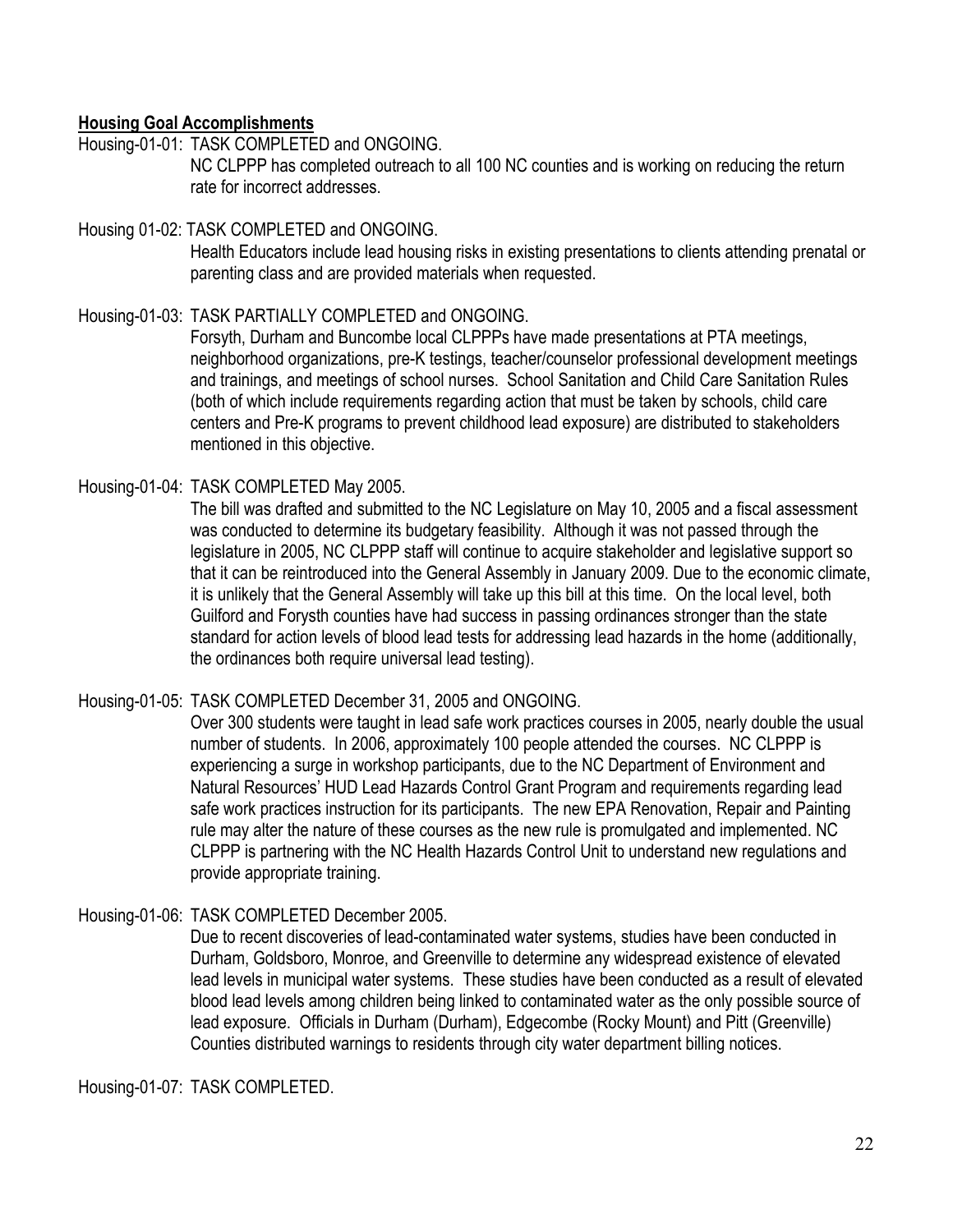NC CLPPP provided an exhibit and educational materials for the PHRANC conference and additional materials for the NC DHHS Health Hazards Control Unit in its mailing to approximately 5,000 housing industry professionals. Additional materials have been distributed since January 2006 to over 100 professional sandblasters and over 400 power washers. Brochures and other educational materials were also distributed at the annual Triangle Apartment Association Conference. NC CLPPP is also applying to have its HUD-approved lead safe work practices course approved as a continuing education course for realtors by the NC Real Estate Commission.

Housing-01-08: TASK COMPLETED and ONGOING.

NC CLPPP has provided educational materials and an exhibit for a statewide meeting of realtors. UNC-Asheville, local CLPPP, conducts regular outreach to area realtors on lead hazards. NC CLPPP Preventive Maintenance Program Coordinator partnered with NC Legal Aid to make a presentation to a group of real estate attorneys. In summer 2006, statewide lead poisoning prevention coordinator and preventive maintenance program coordinator provided a workshop during the annual conference of the NC Association of Housing Code Officials. Through the HUD Lead Hazards Control Program, training was provided in summer 2007 for the Raleigh Housing Authority (Wake County) and the Durham Housing Agency (Durham County). Members of the Lead Ad Hoc Advisory Task Force participate in the Professional Housing Rehabilitation Association of North Carolina's annual conference and in 2007, gave presentations. While many efforts have been made to present at housing code conferences and meetings throughout 2008, this sector has, with a few exceptions, been unresponsive to our requests to give presentations on lead awareness.

Housing-01-09: TASK COMPLETED January 2006.

Field staff contacted housing agency representatives in all 100 counties, offering to present information on lead issues at meetings. An additional invitation was provided to housing officials to participate in NC CLPPP's regional educational meetings throughout the year. Field staff have conducted regional at least 3 regional meetings in 2006.

Housing-01-10: TASK COMPLETED on May 31, 2004. All field staff work plans were amended to reflect commitment to meeting with local housing officials in each NC county.

# Housing-01-11: TASK COMPLETED.

Field staff contacted Section 8 housing agency representatives in all 100 counties, offering to present information on lead issues at meetings. An additional invitation was provided to Section 8 housing officials to participate in NC CLPPP's regional educational meetings throughout the year.

Housing-02-01: TASK COMPLETED.

In 2004, the project was expanded to a total of 18 counties. Tax assessment data for an additional 17 counties is available and anticipated to be implemented in the GIS-based model in the coming year.

Housing-02-02: TASK PARTIALLY COMPLETED and ONGOING. NC CLPPP has been reporting data to EPA on properties with a history of multiple EBLs, including recent submission of data on Lenoir County (a high-risk county). Incorporation of Childhood Lead in the NC Electronic Disease Surveillance System will improve the ability to capture more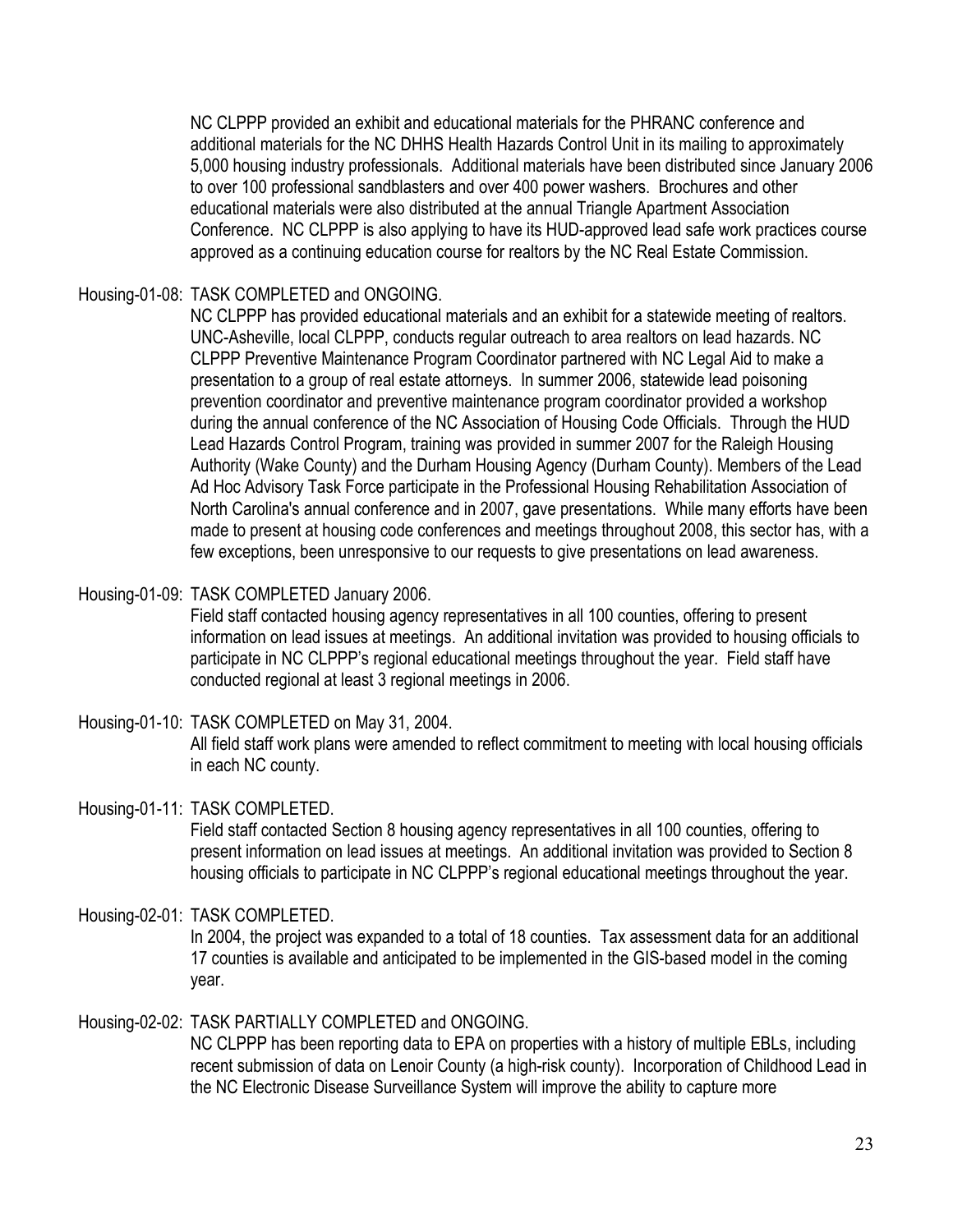comprehensive environmental data and provide better monitoring of environmental follow-up on properties.

Recently, the CDC requested that NC CLPPP and the CLPPP in New Jersey participate in a project requiring the distribution of data on Section 8 housing properties with multiple lead poisonings. This information on Section 8 housing in North Carolina will be significant because the 50 targeted counties with the requested information make up approximately 80% of the statewide population. NC CLPPP is waiting for instruction from the CDC to proceed with this project.

# Housing-02-03: TASK COMPLETED and ONGOING.

This project will continue until Duke has been able to acquire data from all available county tax assessors to complete the model. In 2007, the Children's Environmental Health Initiative has sought to enhance its GIS capabilities regarding lead poisoning, and has acquired mobile GIS devises, allowing them to see the quality of neighborhood structures and to determine the probability of lead hazards existing in those properties.

#### Housing-03-01: TASK COMPLETED and ONGOING.

Durham County officials have passed amendments to its local housing code, strengthening efforts to eliminate lead hazards from residential properties. This success in amending local housing codes has become a model for other municipalities, and NC CLPPP anticipates increased attempts to amend other local housing codes in the near future.

#### Housing-03-02: TASK PARTIALLY COMPLETED.

The NC Housing Finance Agency manages the Urgent Repair Program (URP) and the LAP programs, through HUD funding, to provide assistance in making residential properties lead-safe. Additional funding will be pursued. In summer 2006, the NC Department of Environment and Natural Resources was awarded a HUD Lead Hazards Control Grant, enabling the Housing Finance Agency to provide assistance to 57 homeowners in repairing homes with lead hazards.

Housing-03-03: TASK PARTIALLY COMPLETED and ONGOING. NC CLPPP has completed housing rehabilitation in the Entitlement cities of Durham and High Point, using HUD Lead Hazards Control Grant funds. Additional funds will be available through the NC Housing Finance Agency for all other entitlement cities in North Carolina.

# Housing-03-04: TASK COMPLETED and ONGOING.

NC CLPPP has used properties owned by the NC Historical Preservation Association for hands-on instruction in semi-annual Centralized Internship Trainings. The local LeadSafe Charlotte Program, through its HUD-funded Lead Hazards Control Grant, has made lead-safe repairs to windows of properties designated as historically significant properties. Agencies in Durham, through the city's Durham Preservation Program, are sponsoring workshops aimed at lead safe work practices and repairs for historically recognized properties. The Preservation North Carolina Program sponsors similar workshops for historically recognized properties.

# Housing-03-05: TASK PARTIALLY COMPLETED and ONGOING.

NC CLPPP Staff currently provide and sponsor training for clinical professionals and for registered sanitarians, with approval from their licensing boards to provide continuing education credits through the programs trainings. In 2008 NC CLPPP explored how the EPA Renovation, Repair and Painting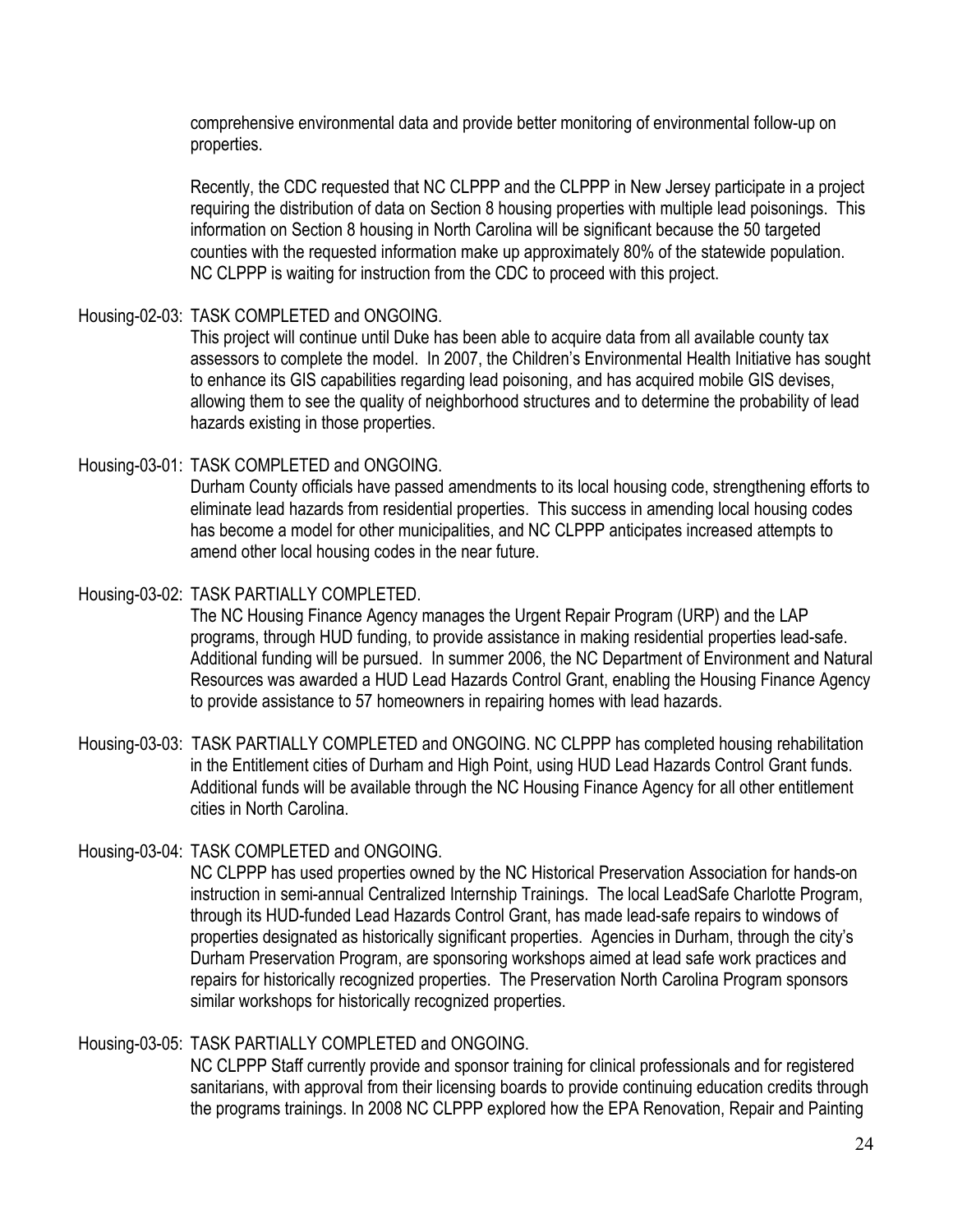(RR&P) rule will affect existing Lead Safe Work Practices training curriculum and outreach. NC CLPPP has registered to host a "Train the Trainer" course on the new RR & P rule in 2009, and will work proactively to ensure that professionals who disturb lead paint are in compliance with the new law.

- Housing-03-06: At the request of the CDC, NC CLPPP will participate in a national study analyzing multiple poisonings in Section 8 housing in half of its counties. NC CLPPP is awaiting CDC's implementation of the study to begin its contribution to the study.
- Housing-03-07: Funding through its HUD Lead Hazard Control Grant has enabled the NC Department of Environment and Natural Resources to collaborate with Community Development Corporations to target funding for projects to remove lead hazards from homes where children live.
- Housing-03-09: Through its HUD Lead Hazards Control Grant, North Carolina officials are collaborating with other agencies and with public utilities to implement weatherization strategies.
- Housing-03-10: TASK COMPLETED. Referrals are made to EPA and HUD regarding delinquent landlords. Additional data involving multiple EBLs is being submitted to EPA.
- Housing-04-01: TASK PARTIALLY COMPLETED and ONGOING.

NC CLPPP partners annually with UNC School of Public Health to provide SOP training on lead and child care sanitation. Guilford and Forsyth County CLPPPs have partnered with UNC Greensboro and Winston-Salem State University to provide trainings to students enrolled in health-related programs at those universities. Guilford CLPPP as also partnered with UNC Greensboro to acquire the use of an intern for clinical and educational outreach initiatives. In 2008, NC CLPPP staff met with UNC-Chapel Hill environmental health staff regarding lead-based paint on campus and impacts on workers.

The Children's Environmental Health Initiative at Duke University has acquired funding through a NIEHS grant for research and outreach in the area of the built environment.

Housing-04-02: TASK PARTIALLY COMPLETED and ONGOING.

Although no formal MOAs are in effect, the Buncombe/Henderson County CLPPP has provided lead-safe work practices trainings in partnership with Blue Ridge Community College and Asheville-Buncombe Technical Community College. NC CLPPP staff and Craven and Edgecombe County CLPPPs have provided trainings to students enrolled in health and child care related community college programs.

Housing-04-03: Through the state's HUD Lead Hazard Control Grant Program, a type of "train the trainer" instruction was provided in September 2007 to health department and community organizations, such as PEACH and Durham Affordable Housing Coalition in targeted areas of North Carolina. NC CLPPP is exploring how it can leverage the new EPA Renovation, Repair and Painting rule in developing a training program with home inspectors, who have historically been difficult to reach.

#### Housing-04-04: TASK PARTIALLY COMPLETED and ONGOING.

NC CLPPP sponsors lead-related certification training for contractors and realtors bi-annually, in the areas of inspection, risk assessment, supervisor, and designer. The last training sponsored by NC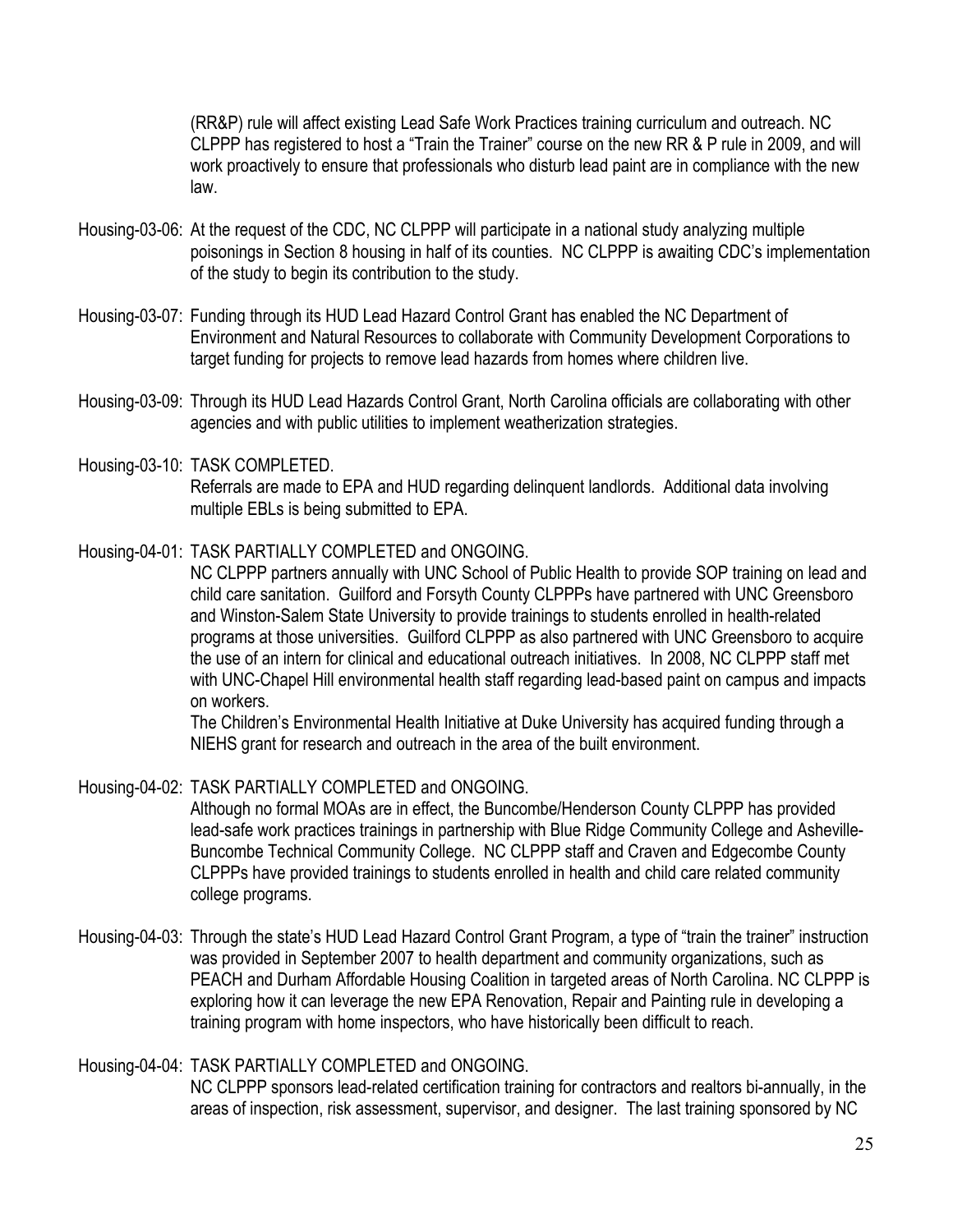CLPPP was in August 2006. This training is approved by the Health Hazards Control Unit in the NC Department of Health and Human Services. Local CLPPP's Craven County and UNC-Asheville regularly conduct outreach to area realtors on lead hazards.

# Housing-04-05: TASK PARTIALLY COMPLETED and ONGOING.

NC CLPPP is currently negotiating with a state approved training provider to contract certification training. Until more staff and money can be attributed toward this project, NC CLPPP is not able to acquire qualifications for becoming an accredited provider of certification courses. Through funds from the City of Durham's HUD Lead Hazards Control Grant, Durham CLPPP was able to sponsor Lead Worker and Supervisor Certification courses (contracted with Environmental Investigations, Inc. to teach them). The Craven CLPPP is qualified to teach worker training at Craven County Community College and anticipates providing at least one course in the next year. NC CLPPP is currently exploring how the new EPA Renovation, Repair and Painting rule will affect its ability to offer certified worker trainings.

# Housing-04-06: TASK PARTIALLY COMPLETED.

Alamance County Health Department, the City of Greensboro Lead Hazards Control Program, Hertford County and the City of Fayetteville have partnered with NC CLPPP to provide lead safe work practices training for HUD-funded contractors. Under the state's HUD Lead Hazards Control Grant Program, contractors in targeted counties are required to attend HUD-approved lead safe work practices training. 90 unemployed or underemployed individuals will be trained through the HUD grant and the NC Home Builders Association. Because the curriculum for Lead Safe Work Practices is transitioning to the EPA Renovation, Repair and Painting (RR & P) curriculum, NC CLPPP is preparing for the changes by participating in an RR & P Train-the-Trainer course in late February, 2009.

#### Housing-04-07: TASK COMPLETED.

Edgecombe County Health Department has been approved by the NC DHHS Division of Child Development as a trainer for child care service employees' in-service training for CEU credits. Public health nursing consultant acquires CEU qualifications for nurses for annual clinical workshops. Regional NC CLPPP educational meetings qualify for RS credits for local environmental health specialists. Buncombe CLPPP partnered with Asheville Board of Realtors and other organizations to develop new ECO-Realtor certification program. The agency wrote the lead component for the training manual, offered interactive trainings sessions for 50 real estate agents and had the LSWP course approved as a certification elective. NC CLPPP staff provide bi-annual training for child care health consultants through collaboration with the NC Department of Environment and Natural Resources.

# Housing-05-01: TASK COMPLETED and ONGOING.

The tax credit legislation was drafted and submitted to the legislation in May 2005. However, the above-mentioned grant for low-income property owners was rejected by the legislature and removed from the bill. This legislation will be reintroduced to the legislature in 2009, although with a tight budget forecasted for 2009-2010 it will be challenging to collect support.

Housing-05-02: TASK COMPLETED.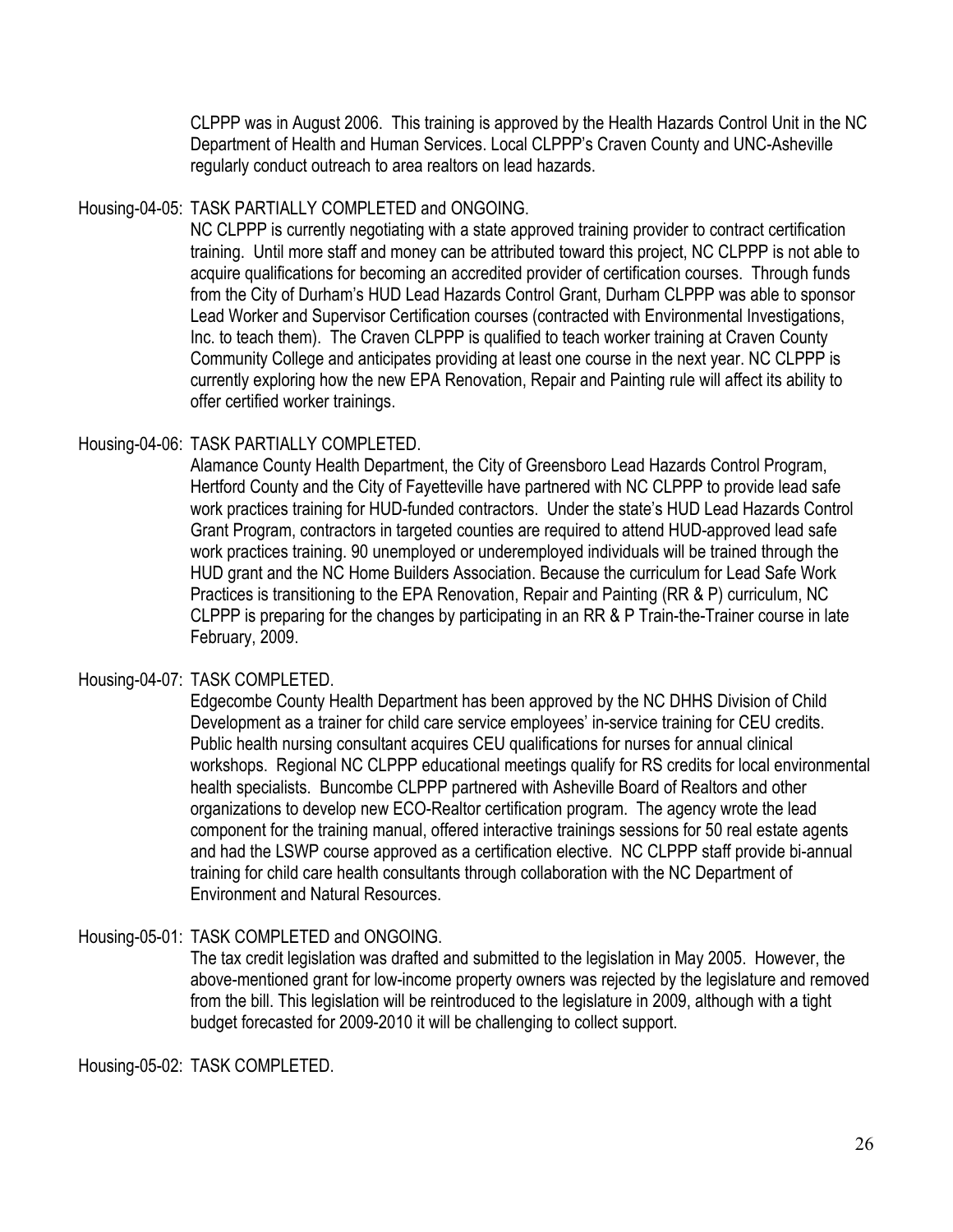Although a MOA does not exist, the NC Housing Finance Agency submits a letter of intent to commit funding for projects to make properties lead-safe. HFA is also a partner in our HUD Lead Hazards Control Grant.

Housing-05-03: TASK COMPLETED and ONGOING.

Under its Community Development Block Grant, Wake County (in central North Carolina) has addressed the elimination or control of lead hazards in 15 single family houses.

# **Information Infrastructure and Tracking Goal Accomplishments**

- Information-01-01: TASK PARTIALLY COMPLETED and ONGOING. CEHI staff at Duke University is collaborating with the NC Center for Health Statistics to acquire birth certificate data to complete this project. CEHI continues to geocode blood lead screening data as well as birth certificate data. This process is ongoing as data becomes continually available. Any specific requests to investigate this data with the Children's Environmental Health Branch can be done for the geocoded data.
- Information-01-02: TASK PARTIALLY COMPLETED and ONGOING. CEHI staff at Duke University is collaborating with the NC Center for Health Statistics to acquire birth certificate data to complete this project.
- Information-01-03: TASK PARTIALLY COMPLETED and ONGOING. CEHI staff at Duke University is collaborating with the NC Center for Health Statistics to acquire birth certificate data to complete this project. CEHI continues to geocode blood lead screening data as well as birth certificate data. This process is ongoing as data becomes continually available. Any specific requests to investigate this data with the Children's Environmental Health Branch can be done for the geocoded data.
- Information-02-01: TASK COMPLETED AND ONGOING. This process is undertaken at least twice a year. Currently 83 counties in NC have some GIS data available. 43 of those have data sufficient to develop a lead exposure prevention model. 17 counties have no GIS data available.
- Information-02-02: TASK PARTIALLY COMPLETED and ONGOING. CEHI staff continues to provide IT support to state and local CLPPPs. CEHI continues development of the lead exposure prevention model. Currently CEHI has the necessary data for developing 43 county-level models. There are 27 lead models immediately available for counties in NC. For each of those counties a GIS database including Census 2000 socioeconomic data, TIGER or NCDOT road layers, and community resource data (schools, health care providers, and registered day care facilities) where it is available.
- Information-02-03: TASK PARTIALLY COMPLETED and ONGOING. CEHI is conducting an ongoing countybased project, in which the program is mapping child-care centers in the state. CEHI has mapped child care facilities for 27 counties in NC for which the lead exposure prevention model is immediately available. In some cases where registered day care facility data is not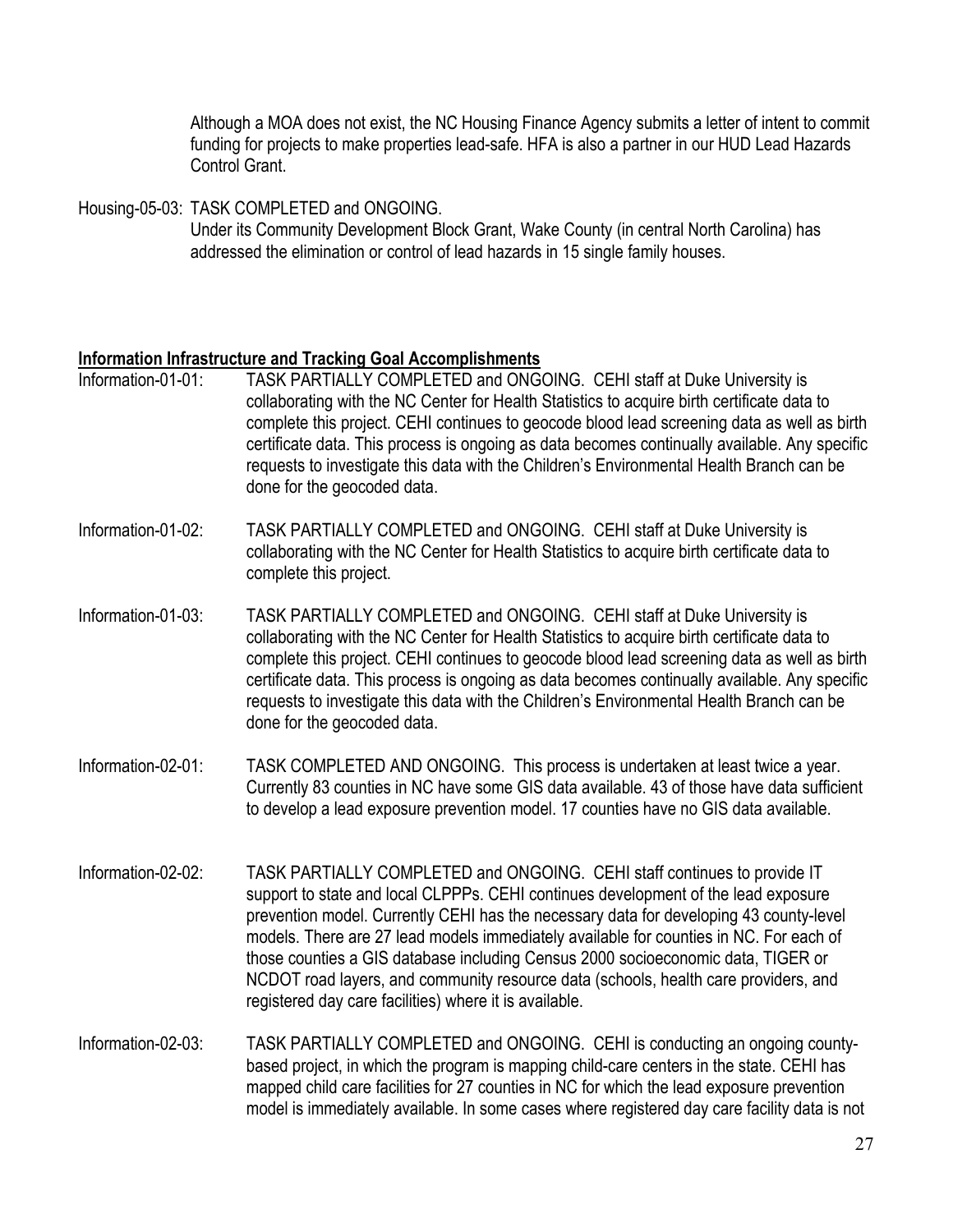available at the county-level CEHI will attempt to use City Directory data to provide locations of day care businesses.

- Information-02-04: TASK PARTIALLY COMPLETED and ONGOING. Through its GIS-based model, CEHI continues to research and provide information on detected potential sources of lead hazards where children may be present (such as child care centers and playgrounds). CEHI geocodes locations of environmental investigations upon request from the Children's Environmental Health Branch. This process only takes place with incoming data from the CEHB.
- Information-03-01: TASK COMPLETED and ONGOING. Currently CEHI has the necessary data for developing 43 county-level models. There are 27 lead models immediately available for counties in NC. The remaining 16 require some additional statistical analysis and processing of additional databases such as day care facilities, or schools.
- Information-03-02: TASK PARTIALLY COMPLETED. CEHI works regularly with interagency projects in Durham to address exposure to lead. CEHI works with interagency projects in Guilford County/Greensboro upon request. Currently there is not sufficient data to develop a statewide outreach contact clearinghouse. CEHI recommends developing a new proposal in the Healthy Homes Outreach Task Force that will utilize the spatial mapping capabilities of CEHI.

# **Healthy Homes Transition Goal Accomplishments**

| Healthy Homes-01-01: TASK COMPLETE December 31, 2009. All current NC DENR Environmental Health |
|------------------------------------------------------------------------------------------------|
| Specialists are trained and NEHA certified; all NC CLPPP subgrantee Environmental Health       |
| Specialists are trained. Four NC DENR and NC CLPPP staff serve as trainers of the              |
| Essentials for Healthy Homes Practitioners curriculum.                                         |
|                                                                                                |

- Healthy Homes 01-02: TASK PARTIALLY COMPLETE December 17, 2010. UNC CH Institute for the Environment staff (Amy MacDonald and Neasha Graves) serve as trainers of the Community Health Worker curriculum. To date, they have trained six staff at the Kinston Community Health Center with several trainings scheduled in 2011.
- Healthy Homes 02-01: TASK COMPLETE AND ONGOING December 17, 2010. Staff have given the healthy homes marketing presentation to more than 10 state and local program partners. This task will continue through the funded period in anticipation of implementing a statewide healthy homes program.
- Healthy Homes 02-02: TASK PARTIALLY COMPLETE AND ONGOING December 17, 2010. The NC Healthy Homes Outreach Task Force has received housing code training and built new allies with NC Department of Insurance Engineering and Codes Office, as well as local code enforcement officers. This task will continue through the funded period in anticipation of implementing a statewide healthy homes program.